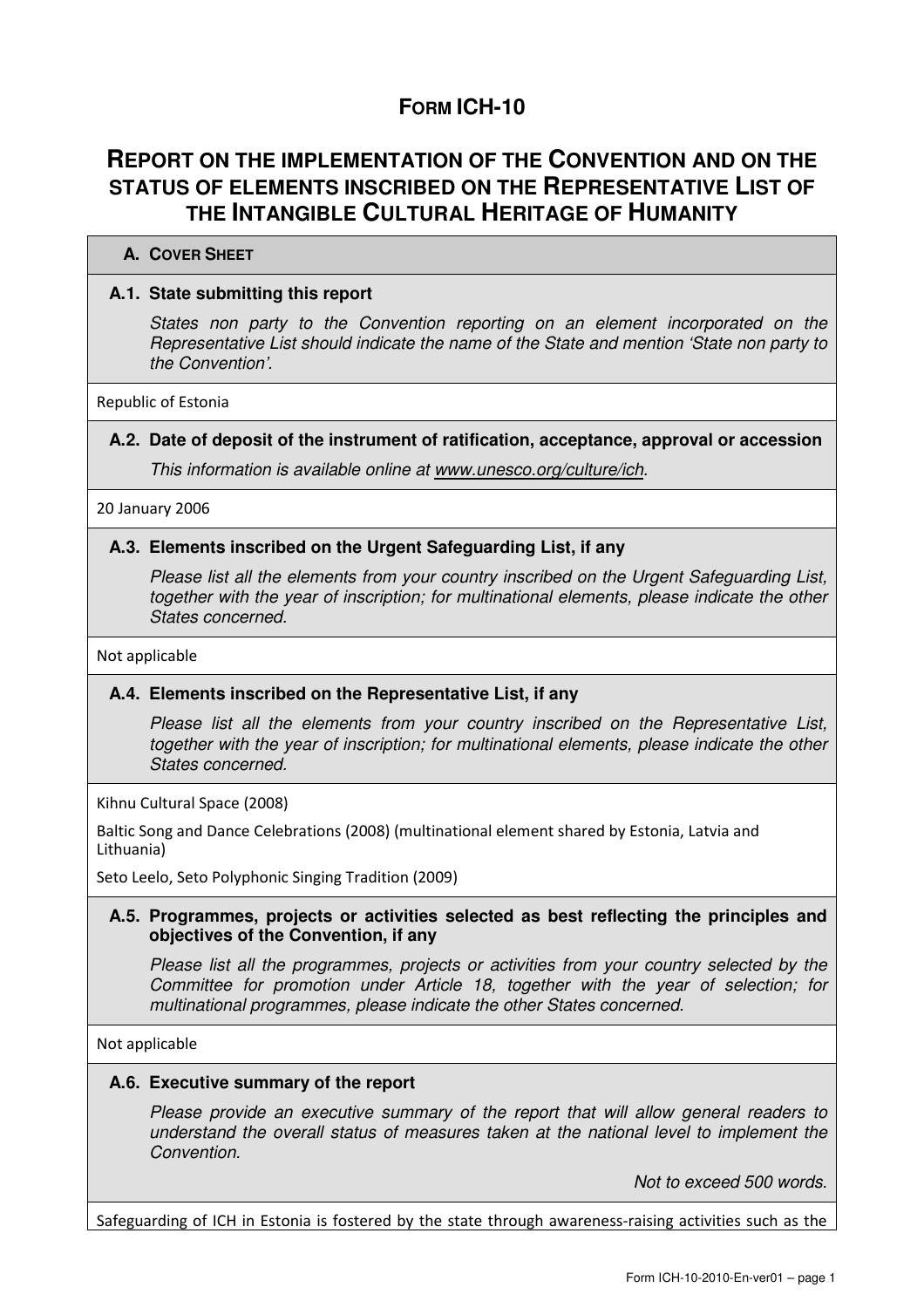Year of Cultural Heritage in 2013. The state also supports academic research and documentation, formal education, including integrating ICH in school curricula and a broad range of non-formal education activities. The state seeks to secure equal opportunities for all communities living in Estonia, including language and cultural minorities, so that they can safeguard their culture and express their creativity. Community-based safeguarding activities are supported through the established financial support programmes. The involvement of NGOs and civil society through the representative bodies of tradition bearers in the decision-making process on the implementation of cultural policy is an important principle that guides the implementation of the Convention.

The Ministry of Culture has designated the Estonian Folk Culture Centre as the main body responsible for the implementation of the Convention and set up a new advisory body - Estonian Council for the Intangible Cultural Heritage.

Currently, the guiding principles for Estonian cultural policy until 2020 are being developed as a bottomup process coordinated by the Ministry of Culture. In every field of culture, including ICH, several working groups presented their proposals. The final document will include general ideas and guidelines based on these grassroots' discussions that helped each respective field to set out specific goals and priorities.

Since 2006 the Ministry of Culture has established a number of new regional ICH support programmes that have created framework and conditions for safeguarding ICH. In six years the number of programmes has grown from two to seven. These programmes are not firmly structured in their elements and strategies in order to take into account the changing nature of ICH and to give the communities a chance to decide which elements of their heritage need support and how to best safeguard them. As communities are not just the bearers of ICH entitled to assistance, but also the primary responsible parties for safeguarding their own ICH, it is up to them to develop projects according to their needs and ideas and to apply for funding. This approach has proved to be an effective means for activating communities and a valuable safeguarding tool. It has been proposed to further widen the scope of this measure.

Another useful tool for activating the communities has been the work on the national ICH inventory. This new inventory does not directly build on existing databases in order to ensure that the inventory focuses on ICH as living heritage and also to ensure community participation. The purpose of the inventory is to serve the interests of local communities. Therefore it is based on the initiative of the communities themselves and it takes time to evolve.

Accession to the Convention has also resulted in a growing number of international cooperation initiatives involving communities as well as academic and research institutions and state institutions responsible for the implementation of the Convention. Estonia has also used the international mechanisms of the Convention, such as the Representative List to raise awareness at local level on the importance of the ICH for the practitioner and bearer communities as well as for the society at large.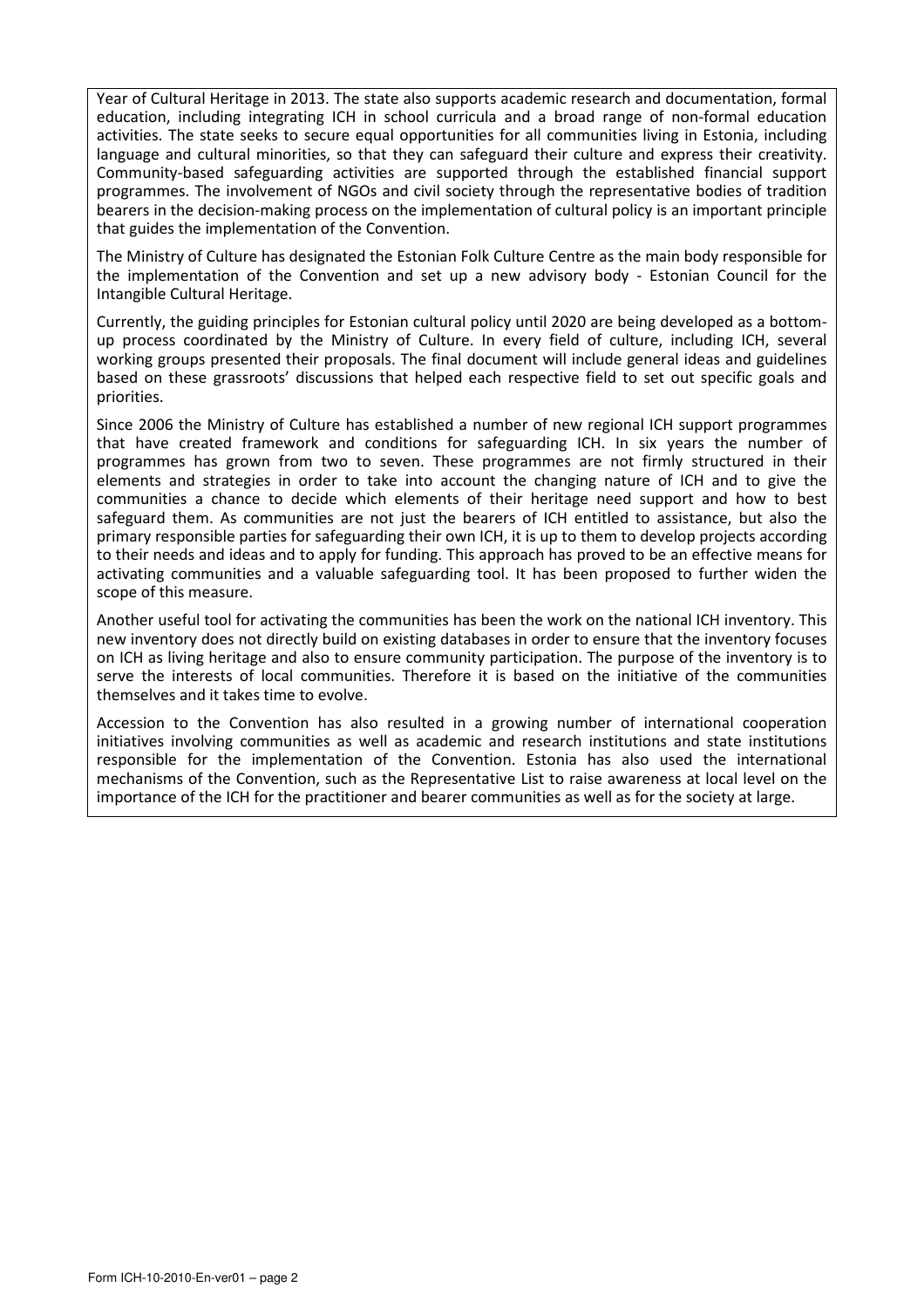#### **B. MEASURES TAKEN TO IMPLEMENT THE CONVENTION**

Throughout part B below, 'measures' refers to the appropriate legal, technical, administrative and financial measures undertaken by the State, or fostered by the State and undertaken by civil society, including communities, groups and, where appropriate, individuals. The State should describe, wherever relevant, its efforts to ensure the widest possible participation of communities, groups and, where appropriate, individuals that create, maintain and transmit intangible cultural heritage, and to involve them actively in its management (Article 15 of the Convention).

## **B.1. Institutional capacities for safeguarding intangible cultural heritage**

Report on the measures to strengthen institutional capacities for safeguarding intangible cultural heritage, as described in Article 13 of the Convention and paragraph 99 of the Operational Directives.

## **B.1a Competent bodies for safeguarding intangible cultural heritage**

Each State shall 'designate or establish one or more competent bodies for the safeguarding of the intangible cultural heritage present in its territory' (Article 13). Please identify such a body or bodies and provide complete contact information.

The safeguarding of the ICH in Estonia is part of the competency of several institutions at national and local level in co-operation with the communities concerned.

Following the accession to the ICH Convention in 2006, the Ministry of Culture designated the Estonian Folk Culture Centre as the main body responsible for the implementation of the Convention. The Centre participates in the process of developing and carrying out the cultural policy and supports the safeguarding and development of ICH in Estonia by organizing various training courses, administering seven support programmes for specific cultural regions of Estonia and other activities. In the framework of the Centre, a department of Intangible Heritage was set up with two new professional posts. This department acts as the national focal point of implementing the Convention, organizes awarenessraising and training activities, works with the communities in an advisory capacity and administers the national inventory of ICH. The intangible heritage specialists work in close collaboration with other staff members of the Centre and its regional network of 15 folk culture specialists (one in each county of Estonia) as well as other relevant national and local institutions, NGOs and communities.

In 2009 the Minister of Culture of Estonia established a new advisory body - Estonian Council for the Intangible Cultural Heritage - that brings together some 20 experts. The main task of the council is to give strategic orientations for safeguarding, development and promotion of the intangible heritage in society. The Council also approves the entries to national inventory of ICH. The Intangible Heritage Department of the Folk Culture Centre functions as the secretariat of the Council.

Contact information:

Department of Intangible Heritage Estonian Folk Culture Centre Vilmsi 55, 10147 Tallinn, Estonia Phone: +372 600 9177 vkp@rahvakultuur.ee; www.rahvakultuur.ee

Estonian National Commission for UNESCO fulfils a support role in the work of the state institutions directly involved in the matters of safeguarding ICH.

## **B.1b Institutions for training in intangible cultural heritage management**

Identify any such institutions created, fostered or strengthened by the State and provide complete contact information.

There are no institutions established for the sole purpose of training in intangible cultural heritage management. However, some universities offer study programmes at BA, MA and PhD level that are related to the intangible cultural heritage.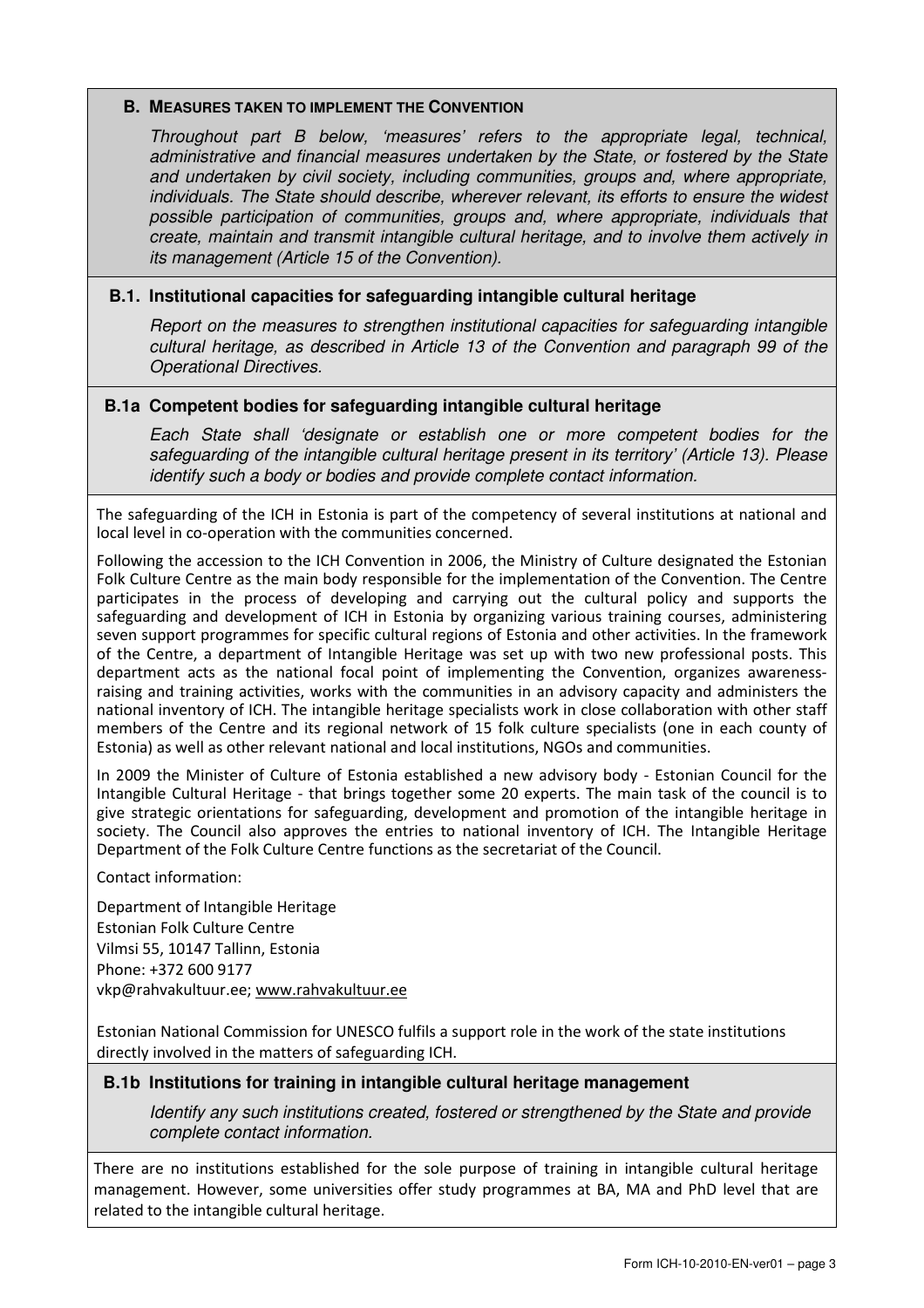#### Estonian Academy of Arts

Estonia pst. 7, 10143 Tallinn, Estonia Phone +372 626 7301 artun@artun.ee; www.artun.ee

Cultural Heritage and Conservation (Ba, MA, PhD), Folk Art and Cultural Anthropology(MA)

Estonian Academy of Music and Theatre Rävala 16, 10143 Tallinn, Estonia Phone +372 667 5700; ema@ema.edu.ee; www.ema.edu.ee

Traditional music (BA, MA), cultural management (MA)

Estonian University of Life Sciences Kreutzwaldi 1a, 51014 Tartu, Estonia Phone +372 731 3001 info@emu.ee, www.emu.ee

The University prepares specialists in many ICH related fields such as biodiversity and landscape management, grassland cultivation and feed production, forest and wood processing technology, water management etc.

Tallinn University Narva mnt 25, 10120 Tallinn, Estonia Phone +372 640 9101 tlu@tlu.ee; www.tlu.ee

Anthropology (BA), cultural theory (MA), studies of cultures (Phd), choreography with specializing on Estonian traditional dance (BA), handicraft technology and design in Haapsalu College (applied higher education)

University of Tartu Ülikooli 18, 50090 Tartu, Estonia Phone + 372 737 5100 info@ut.ee; www.ut.ee

Literature and cultural research (BA, MA, PhD), ethnology and folklore (MA, PhD), cultural management (MA)

Viljandi Culture Academy (one of the four colleges of the University of Tartu) Posti 1, 71004 Viljandi, Estonia Phone: + 372 435 5254; kool@kultuur.edu.ee; www.kultuur.edu.ee

Viljandi Culture Academy is one of the hubs of ICH-related culture and creative arts education. It offers mainly applied higher education in traditional music, dance art, theatrical studies, cultural management, traditional textile, traditional construction, and traditional metal work. The teaching and instruction are based on the continuity and sustainability of Estonian traditional culture enriched by new impulses which widen the notion of tradition. The creative and new approach of the student community helps to keep the traditions alive. The academy also attaches great emphasis on the life-long learning. In 2011 the Academy offered 110 courses for more than 1500 people from all over Estonia. The courses are at different study levels and aimed at various age and interest groups. The main target groups are people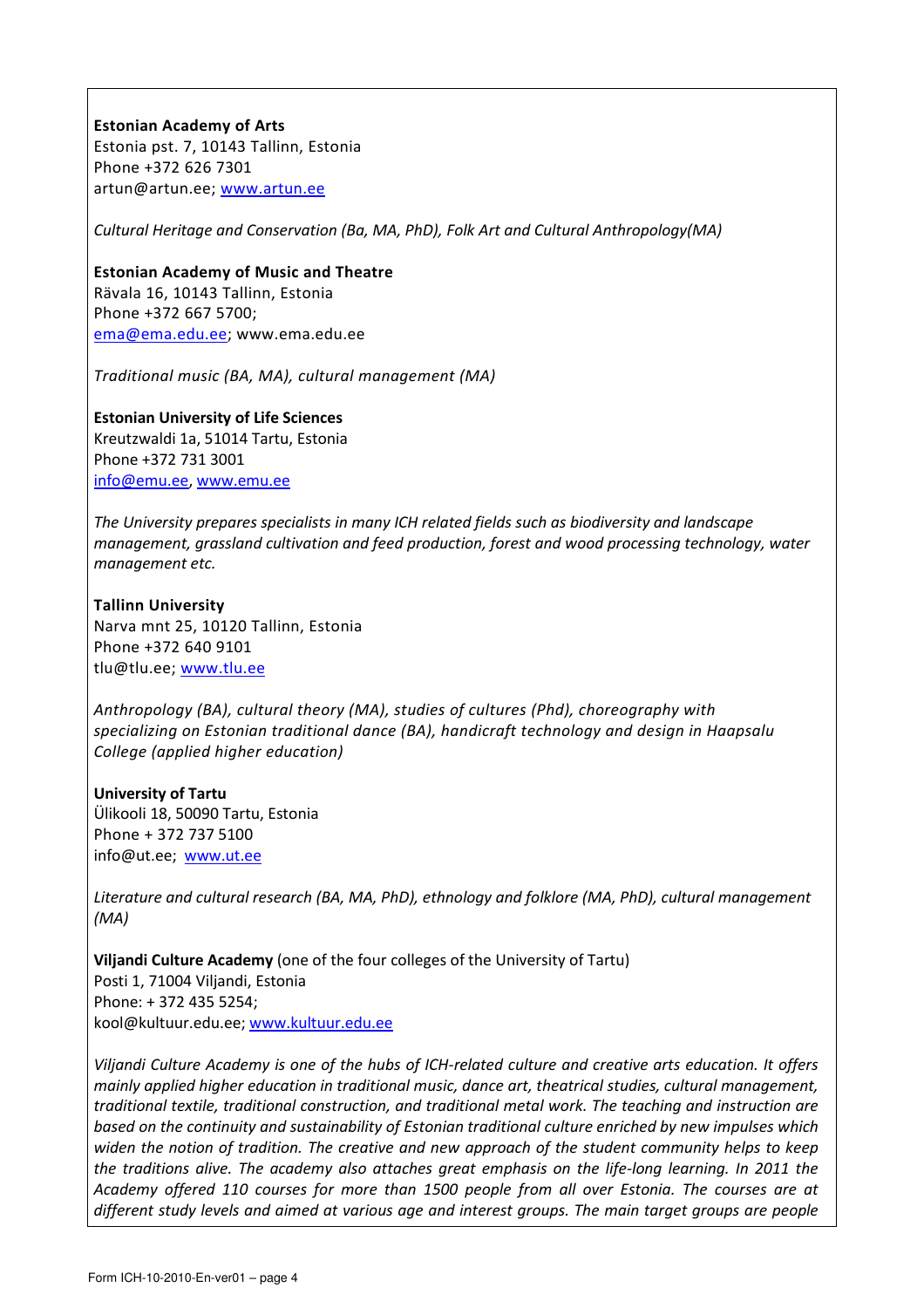working in the cultural and educational sphere.

Folk Culture Centre Vilmsi 55, 10147 Tallinn, Estonia Phone: +372 600 9177 vkp@rahvakultuur.ee; www.rahvakultuur.ee

Another important player in the field of ICH training is the national Folk Culture Centre that offers various courses mainly to people working at local level in the field of traditional and amateur culture. They include in-service courses for the staff of community centres, for teachers of various ICH-related hobby groups like folk dancers and amateur theatres. For librarians, teachers, pre-school teachers and others who work with children storytelling courses are organised. At the same time storytelling amongst adults is also encouraged. Many of the courses are organised in cooperation with relevant non-profit umbrella organisations mentioned below.

Since 2010 the Centre organises special ICH courses for people who work with different aspects of culture at local level. The aim is to encourage the participants to pay attention to their ICH, to safeguard it and to start an ICH related discussion and activities in their respective communities; and also to encourage them to compile entries for the Estonian Intangible Heritage Inventory. This is mainly done by introducing the concept of ICH and good safeguarding practices from different parts of Estonia. These trainings have created a wider interest in the subject and thus in 2012 a first training of trainers was organised. The aim was to find and train people who could perform at local and regional ICH trainings. At the same time it's a means of raising awareness among a different target group – local experts and opinion leaders.

In Estonia there are several NPOs and NGOs who offer practical ICH training and are in some way or another fostered or supported by the state. The report does not attempt to give a full overview of the situation, as it would be too detailed, but we provide some illustrative examples.

#### Estonian Traditional Music Center

Tasuja pst 6, 71011 Viljandi, Estonia Phone: +372 434 2050 folk@folk.ee; www.folk.ee

Estonian Traditional Music Centre is a non-profit association which organizes folk music teacher training and hobby education. It also promotes live folk music through live performances and by encouraging active participation. The centre also operates as a partner and an information centre for all the Estonian music schools, associations, folk bands, folk groups, solo artists, and folk music enthusiasts.

In the framework of the centre operates also August Pulst School, a non-formal education centre that offers instrument lessons for beginners and advanced players of all ages; in-service training courses for teachers; workshops, courses, hobby groups and seminars and school concerts and study camps for youngsters e.g. Estonian ETHNO, School for Young Musicians.

The non-profit umbrella-organizations of traditional culture offer also various trainings to their member organizations and practitioners with considerable support from the state. These trainings are often organized in cooperation with the Estonian Folk Culture Centre. These organizations include

Estonian Choral Association is the central organization for all choirs and wind orchestras in Estonia. www.kooriyhing.ee

Estonian Folk Dance and Folk Music Association is the central association in the area of folk dance and folk music that unites teachers and practitioners. www.errs.ee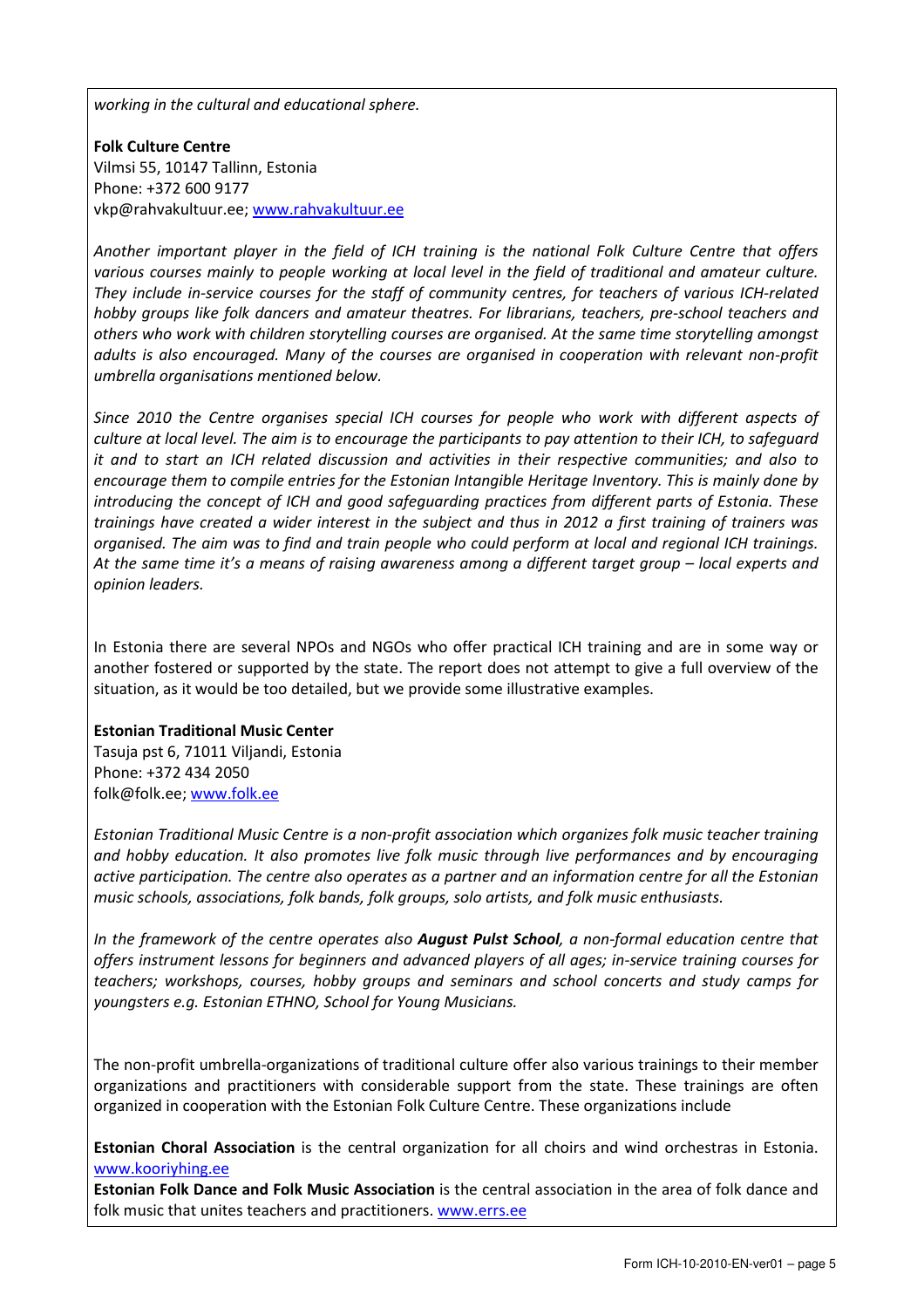Estonian Folk Art and Craft Union brings together regional folk art and craft organisations as well as individual craftsmen and craftswomen. www.folkart.ee

Estonian National Folklore Council is set up on an interdisciplinary basis and unites institutions, which share the aims of the Council - to safeguard, transmit and disseminate traditional culture. The Council has its own training centre that offers non-formal and professional courses for adults as well as hobby educational courses for children and youth.www.folkloorinoukogu.ee

Estonian Amateur Theatre Association unites amateur theatre groups. www.harrastusteatrid.org

#### **B.1c Documentation institutions for intangible cultural heritage**

Identify any such institutions established by the State and provide complete contact information; describe any measures taken by the State to facilitate access to them.

#### Estonian National Museum

Veski 32, 51014 Tartu, Estonia Phone: +372 735 0400 erm@erm.ee; www.erm.ee

The museum collects, preserves, researches and introduces the culture and history of the Estonian people, other Finno-Ugric nations, and other ethnic groups residing in Estonia. Estonian National Museum is the most important ethnological centre in Estonia. The museum organizes collection campaigns and provides participatory opportunities to various kinds of audiences.

#### Estonian Literary Museum

Vanemuise 42, 50002 Tartu Phone: +372 377 700 kirmus@kirmus.ee; www.kirmus.ee

The Estonian Literary Museum is a national scientific and research institution, which also acts as a literary central museum. According to its charter, the museum is the central archive of Estonian literature and folklore. It consists of the following departments: the Archival Library, the Estonian Cultural History Archives, the Department of Ethnomusicology, the Department of Folklore and the Estonian Folklore Archives (EFA).

#### Estonian Open-Air Museum

Vabaõhumuuseumi tee 12, 13521 Tallinn Phone: +372 654 9100 evm@evm.ee; www.evm.ee

Estonian Open Air Museum collects and studies traditional Estonian vernacular architecture and way of life from the 18th to the 20th century. The museum displays 73 original buildings on 80 ha and has a large collection of photos and negatives on vernacular architecture. The museum studies also how the new ways of living and production bring along the modification of material environment. At the beginning of 2007 an extensive state programme for the study and maintenance of rural architecture and rural landscapes was launched. The aim of the programme is to increase people's consciousness, teach traditional building methods and to study the processes which determine the changes occurring due to human activity or inactivity.

#### Estonian Public Broadcasting

Gonsiori 27, 15029 Tallinn, Estonia Phone +372 628 4100 err@err.ee; www.err.ee

Estonian Public Broadcasting records, introduces and preserves Estonian culture, including ICH, taking also into consideration the interests of minority groups. Its ICH-related mission is twofold. Firstly, to continue building up an archive covering the different programmes and recordings of ICH. Secondly, to use the possibilities of modern media to raise awareness about ICH in general through introducing ICH events and specific regional cultures in their diversity. In radio there are also some news programmes in local dialects, reflecting the linguistic diversity.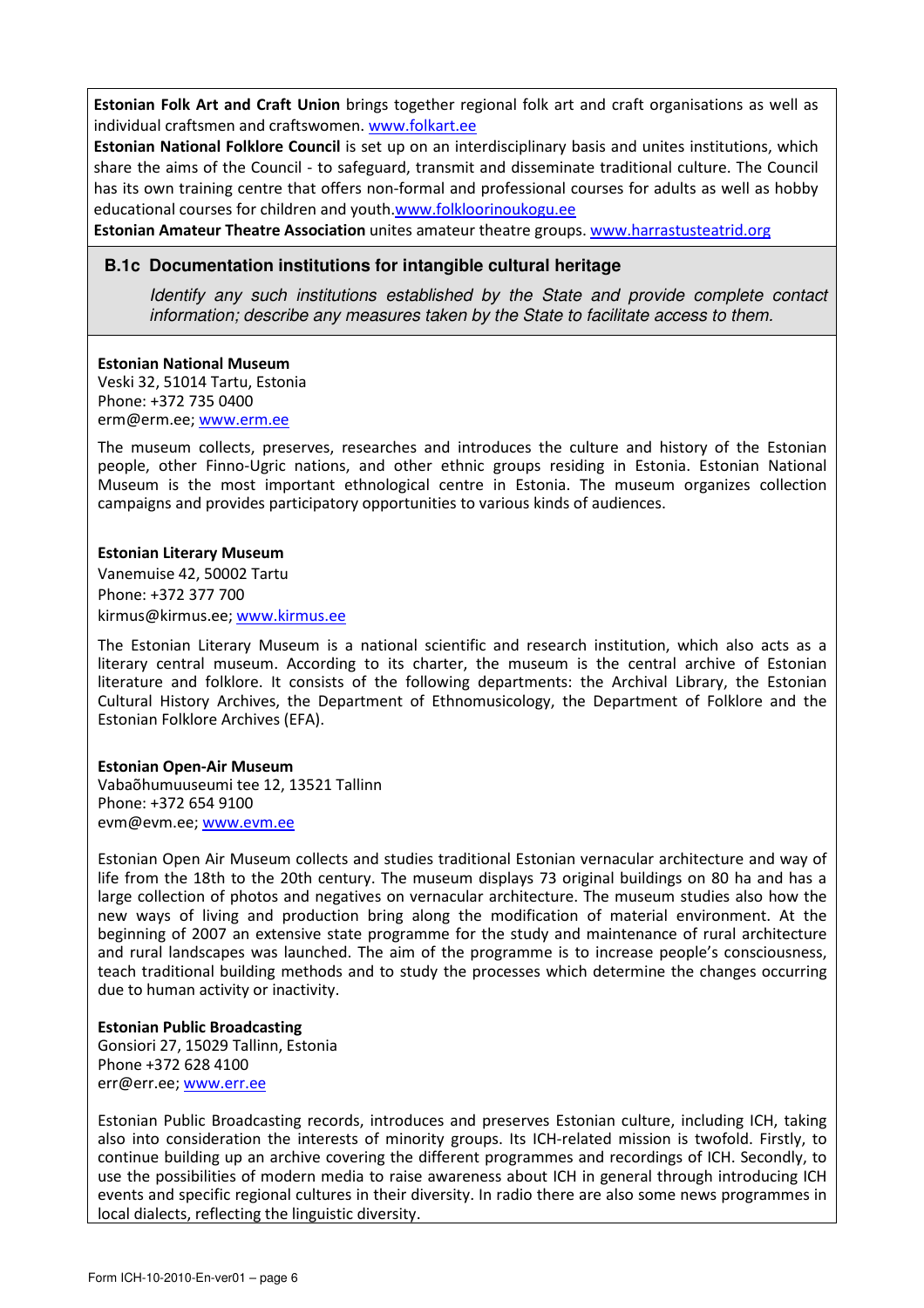Estonian National Library Tõnismägi 2, 15189 Tallinn, Estonia Phone +372 630 7611 nlib@nlib.ee; www.nlib.ee

Pursuant to the Legal Deposit Act, the library collects, stores and makes available all publications, audiovisuals, electronic items and web publications issued in Estonia. The strategic goal of the National Library is to preserve and to make available the national cultural heritage of the collections for the current and future generations. As cultural heritage the Library considers rare books and archival collections, the archival documents of personal archives, and art works. To provide for the integrity, storage and accessibility of collections, the reproduction of items on the basis of the annual reproduction programme is carried out. The digitised publications are available through the archive DIGAR.

On the issue of accessibility we can say that all state funded research and memory institutions, their collections and archives are accessible to public. In addition to the possibility of studying them in these institutions, it is also possible to order copies of items in public funds, such as sheet music, recordings or text documents. To facilitate access an electronic information system of Estonian museums (MUIS) has been developed and the digitisation of museum and archive collections is well underway to make them broadly available through the Internet. Lots of information that is stored in the numerous museums and archives is already available online for researchers and communities alike. There is a need to pay more attention to the compatibility of the different systems and formats in use and to develop better search systems. These and other questions are addressed in the development plan of digital cultural heritage for the years 2011-2016. Also more traditional means of interacting with the general public through publications, catalogues, and information letters are relevant for the information purposes that are closely connected with accessibility.

The media also plays an important role in facilitating access to the information about ICH. The Estonian Public Broadcasting produces a number of TV and radio programmes that deal with ICH or touch upon the subject. In addition to the ICH in Estonia also the ICH of other countries and cultural diversity of the world are a part of some programmes. On the weekly radio programme there are news presented in regional dialects about the respective regions. There are also several programmes about traditional music. On TV several nature programmes also deal with the ICH connected to the nature – for example traditional as well as modern skills and knowledge of fishermen.

Local institutions that are involved in ICH documentation are the local institutes in different regions of Estonia (Võru, Seto, Kihnu, Mulgimaa). These institutes operate with the state support as focal points for safeguarding the regional diversity, local language and culture. An important principle of research and documentation is to share all study results with the community concerned through publications, webpage as well as through direct interaction with the community leaders and other interested members.

For instance, the institute with the longest history is Võro Institute. Supporting the initiative of local activists in the South-Estonian region of Võromaa the state created in 1995 the Võro Institute dedicated to the preservation and promotion of the Võro language and culture. The Institute is a local research institution where everything is done with the aim to preserve the Võro ICH and to support its transmission with a special focus on Võro language. The overall objective is the continuous sustainable development of the region. Research subjects are chosen according to surveys regularly conducted among the population. Their work helps the people to stay in touch with their past and heritage.

Regional and local museums are also valuable memory and documentation institutions for the region and local communities as they are well placed to reach the grassroots' level. In addition to documenting activities a number of local museums are also actively engaged in developing ICH safeguarding measures in collaboration with the communities concerned. For instance, Hiiumaa Museum regularly conducts small-scale research projects with a practical outcome that are first and foremost meant to help and to encourage the community preserve a certain element of their ICH.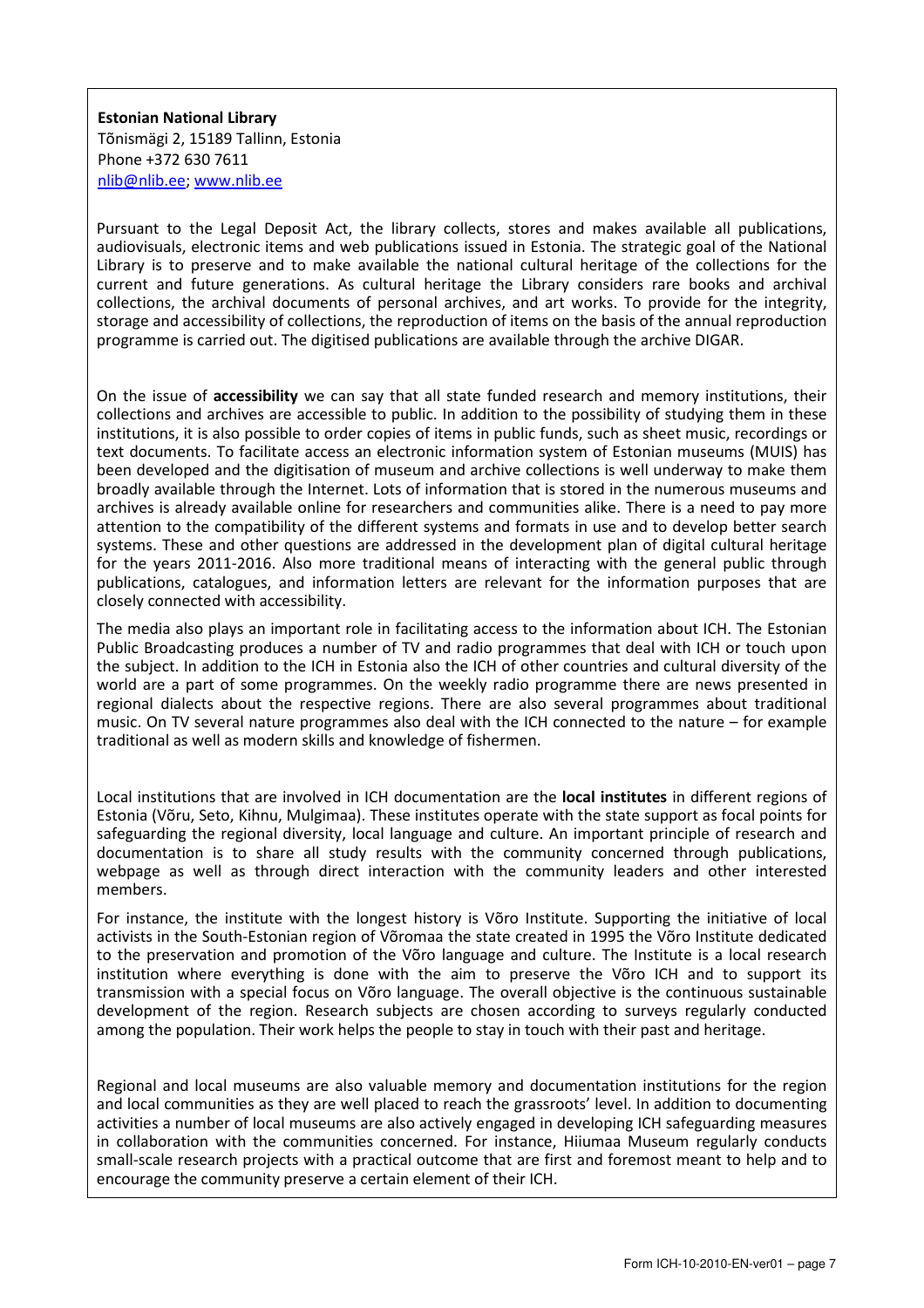#### **B.2. Inventories**

Please report on the inventory or inventories of the intangible cultural heritage present in your State's territory, as referred to in Articles 11 and 12 of the Convention and paragraph 98 of the Operational Directives. You may include information on:

- a. the name of each inventory and the entity responsible for it;
- b. the ordering principles used for structuring your inventory(ies). For example: according to communities/groups of tradition bearers; domains of intangible cultural heritage; territorial principles (national, regional, local), etc.;
- c. the criteria used for inclusion of intangible cultural heritage elements in your inventory(ies);
- d. whether your inventory(ies) take(s) into account the viability of intangible cultural heritage (for example, intangible cultural heritage threatened by disappearance, in need of urgent safeguarding, etc.);
- e. the format/approach of your inventory(ies);
- f. the method and frequency for updating inventory(ies);
- g. the ways in which communities are involved in identifying and defining intangible cultural heritage to be included in the inventory(ies), and in their preparation and updating;
- h. the participation of relevant non-governmental organizations in identifying and defining intangible cultural heritage.

The Estonian Inventory of Intangible Cultural Heritage is administered by the Estonian Folk Culture Centre. The work on the online inventory (www.rahvakultuur.ee/vkpnimistu) began in 2007 and it was opened to the public in 2010.

It is a new inventory that does not directly build on existing databases in order to ensure that the inventory focuses on ICH as living heritage and also to ensure community participation. The purpose of the inventory is to serve the interests of local communities. This means a bottom-up approach. Communities themselves compile entries for the inventory. However, they are not obliged to do so. It is up to them to decide if they want their ICH to be included in the inventory, which elements should be there and how they want to present them. Relevant community NGOs also participate in identifying and defining ICH. The task of Estonian Folk Culture Centre is to help and to encourage them.

An inventory that is based on the initiative of communities needs time to evolve. The circle widens step by step. The work began in cooperation with two communities who were already actively safeguarding and promoting their ICH and interested in working with the inventory. These communities and their first entries have served as a positive role model for others who have started to initiate various safeguarding activities and to compile entries for the inventory. Thus the scope of the inventory widens step by step both regionally and in terms of encompassing different fields of ICH.

The inventory is a part of the broader process of encouraging communities to pay more attention to their ICH, of raising awareness about ICH and about the different ways of safeguarding it. It is one of the means of activating the communities.

The inventory is structured in a twofold way. On the one hand there are four types of entries: elements of ICH, individual practitioners, organisations that work with this element and places or regions that are important for this element. Other entries are subordinated to the entry of an element. Every entry includes short texts and audiovisual materials. The texts focus on current social and cultural functions of the element, and on the current activities of practitioners and organisations giving an overview of the essence of every element and of the place it has in peoples' lives at present. They also include historical background information and information on the sustainability of the element.

On the other hand the entries are arranged according to the domains of ICH that they represent. A three-level list of domains and sub-domains was developed with the help of a scientist from Tartu University. Since an element of ICH is often related to more than one domain the inventory also includes links to as many domains as necessary.

In Estonia there is no special inventory for ICH that is threatened by disappearance or in need of urgent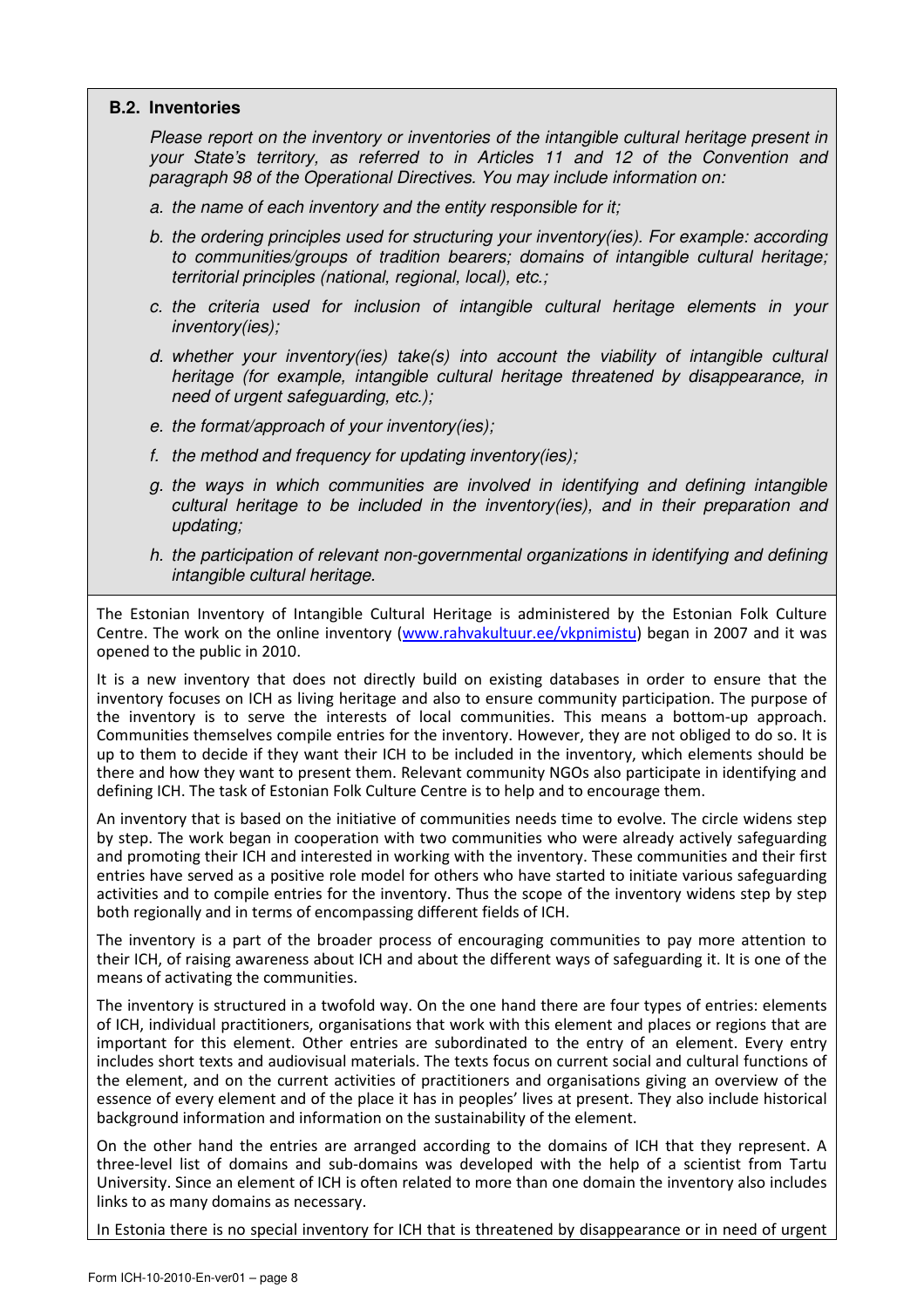safeguarding. However, every entry concerning an ICH element has to include information on its sustainability: on the ways of transmission, on the threats it faces (if any), and on safeguarding measures and their impact. Communities can share their good safeguarding practices.

The main criterion for an element to be included on the inventory is that the community wants to include it. Nevertheless it has to correspond to the definition of ICH, be an element of living heritage that is important for the community at present and has been passed on from generation to generation. The age of the element is not relevant, neither is its uniqueness. The ethnic background and size of the community is not relevant either. All communities from Estonia can contribute to the inventory.

All entries will be updated every five years by the people who compiled them. They will be sent a request to do so. Since there are not yet entries that have been on the inventory for five years the details of the process of updating still have to be developed.

## **B.3. Other safeguarding measures**

Describe other safeguarding measures, including those referred to in Article 13 of the Convention and paragraph 98 of the Operational Directives, aimed at:

- a. promoting the function of intangible cultural heritage in society and integrating its safeguarding into planning programmes;
- b. fostering scientific, technical and artistic studies with a view to effective safeguarding;
- c. facilitating, to the extent possible, access to information relating to intangible cultural heritage while respecting customary practices governing access to specific aspects of it.

#### Planning programmes

One of the means for safeguarding ICH and promoting its function in society is including it in planning programmes. In Estonia safeguarding ICH is integrated into several state level as well as local planning programmes. Some of the most relevant state-level planning programmes are described below.

At the moment the guiding principles for **Estonian cultural policy until 2020** are being developed. This is the planning programme that is most directly related to ICH. The work in progress is coordinated by the Ministry of Culture. It is a bottom-up process: in every field of culture several working groups presented their proposals. It has been a meaningful process. The final document is going to include general ideas and guidelines based on these grassroots' discussions that helped each respective field to set out their specific goals and priorities for the years to come. For example in the field of ICH, traditional and amateur culture more than a hundred people participated in 8 working groups. Among others the input came from members of the Estonian Council for ICH, from community organisations and institutions that work in this field. The draft of the document states that the strength of Estonian culture lies in regional cultures, identities and communities. To that end the state shall support community initiative, community organisations and umbrella organisations, events where ICH is transmitted and promoted and shall be responsible for developing the relevant infrastructure. ICH and regional culture are also seen as an important basis for related cultural industries.

The development plan of the Ministry of Culture underlines the need to safeguard ICH. More specifically the aim is to create the necessary conditions for the viability of ICH of different cultural regions.

There is a separate development plan for the **Estonian language and its regional forms**. The Estonian as well as its regional forms are a vehicle of intangible cultural heritage and form an important cornerstone of the cultural identity of the people who speak those languages. Estonian is a relatively small language spoken by approximately one million people. The aim of the development plan is to ensure its continuous use in all fields of life, its safeguarding and research.

Other state-level planning programmes that include safeguarding ICH are the Estonian Rural Development Plan and the national strategy on Sustainable Development – "Sustainable Estonia 21".

Several non-governmental state-level umbrella organisations working in different fields of ICH have their own development plans or development plans that concentrate on their specific field of activity e.g. handicrafts, traditional music and dancing, amateur theatre, amateur choirs and folklore. They all include safeguarding ICH by supporting and encouraging practitioners, creating and maintaining the necessary framework etc. For example, the Estonian National Folklore Council has compiled the development plan of the folklore movement which emphasises the need to create the conditions that allow regional and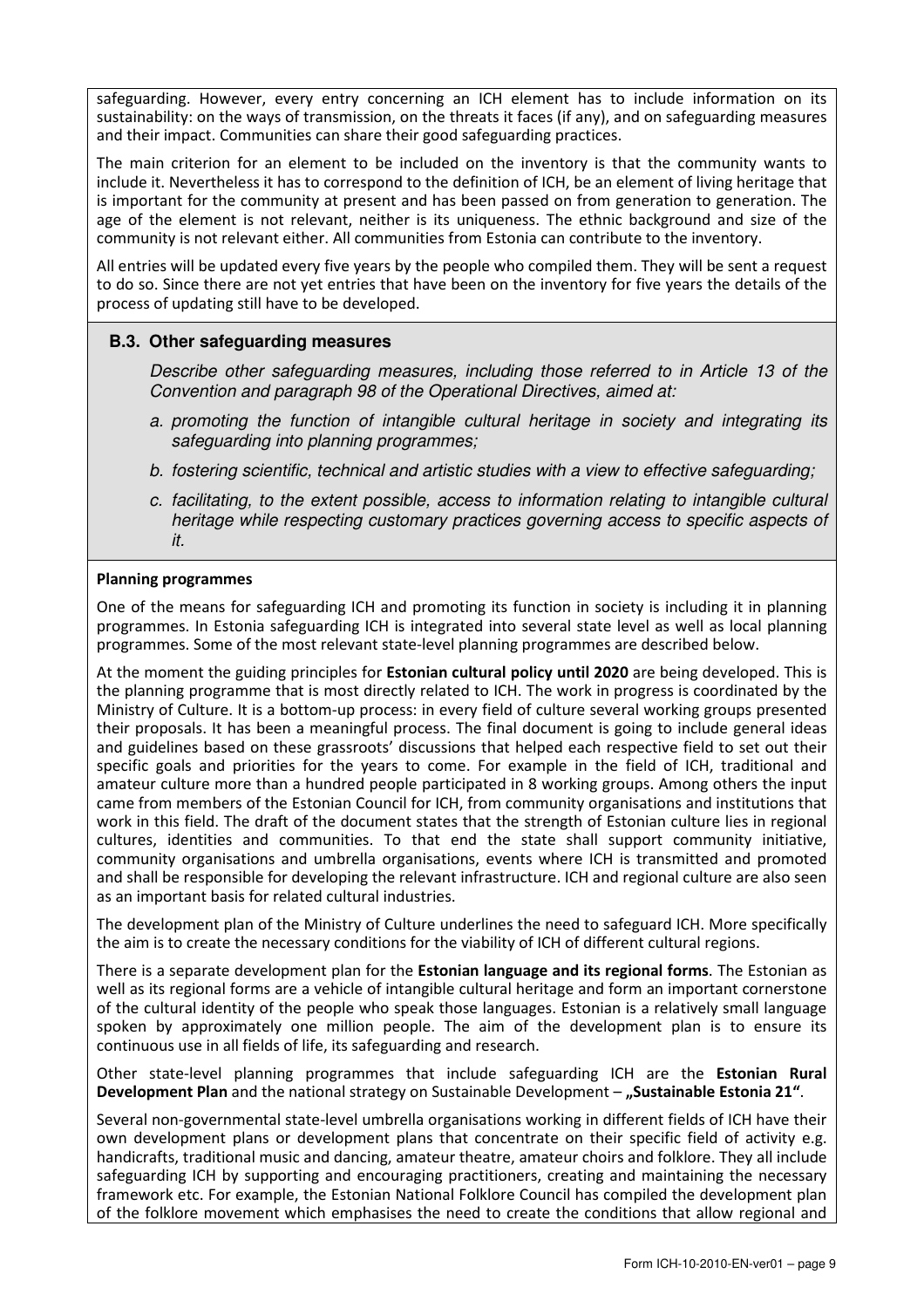community identities to grow stronger, to value cultural diversity in Estonia and in the whole world, to allow different age groups and target groups to participate in folklore related activities all over Estonia, to train specialists and to develop international cooperation.

Besides the state local governments play an important role in supporting the safeguarding of ICH. This is crucial since their goal is to create favourable conditions for cultural activities at local level. Many local authorities have included safeguarding ICH in their development plans in one way or another. For example they contribute to supporting and preserving local culture, to strengthening local identity and they take care of the infrastructure.

Several village communities also have their own development plans that often include safeguarding local culture and traditions. This is a sign and a result of a general process that has occurred in Estonia during the past decade – the society has rapidly become aware of different aspects of local culture and the need to promote and to safeguard them is being stressed. In this process the NGO Estonian Village Movement Kodukant that unites village associations from all over Estonia has played an important role. By supporting rural development and strengthening village communities the network helps to safeguard ICH in Estonian villages.

#### Financing

Estonia believes that the main role of the state in safeguarding ICH located on its territory is to create favourable conditions for the creators and bearers of the ICH to safeguard and to transmit the different manifestations of such heritage. When it comes to fostering scientific research the state respects the academic liberty and does not directly coordinate this field. It rather supports the initiative of people and institutions. Several possibilities of financing have been created to support ICH-related research and activities that communities and relevant institutions consider important for maintaining the viability of ICH.

The main mechanisms of financing the safeguarding ICH are described below.

In cooperation with local communities the Ministry of Culture has so far established seven support programmes, each of them for a specific cultural region. With these regional programmes the state has created a framework and conditions for safeguarding ICH. They give the local community a chance to apply for funding for projects that concern local culture. These are the main tool for supporting ICHrelated activities in Estonia. Since 2006 the number of programmes has grown from two to seven and they have proved to be an effective means of safeguarding ICH. For example in 2012 all in all 268 projects were funded with the total sum of 550 469 euro. However, these programmes do not cover the whole country at the moment. In the ongoing process of developing the guiding principles for Estonian cultural policies until 2020 the proposal has been made to further widen the scope of this measure.

In general, all seven regional programmes have the same aims of safeguarding intangible and preserving tangible heritage, revitalising ICH, increasing the number of people who participate in local culture and strengthening the ties between young people and their ancestors' language and cultural heritage. An important principle of the programmes is that it is the community members themselves who decide which elements of their heritage need attention and support and how to safeguard them. It is up to them to develop projects according to their needs and ideas. The programmes are also a good means of activating communities. The possibility to apply for financial support motivates and encourages people to pay more attention to their ICH, to strengthen, to promote and to safeguard it. Furthermore, the programmes have an influence on other regions inspiring them to safeguard their ICH and to strive towards more support.

The Cultural Endowment of Estonia supports different fields of culture by granting support to project applications. It's made up of eight foundations: art, music, drama, film, sports, literature, architecture and the traditional culture foundation most of which also support ICH-related projects to a certain extent. Nevertheless the traditional culture foundation is the one that is most closely related to ICH, among other things it supports the organisation of various events related to traditional culture, publications, groups of practitioners like musicians, dancers or craftsmen. In the years 2006–2011 this foundation granted support for a total of 8 015 071 euro (1 384 756 euro in 2011). The money comes directly from taxes, with the rate set by the government.

As a result of the general economic situation the state doesn't have as many possibilities to finance different programmes as before and some of the projects, that were previously directly supported from the state budget, are now supported by the Endowment. The support of the private sector has also reduced. Thus the amount of the money that is asked from the Endowment has increased, whereas the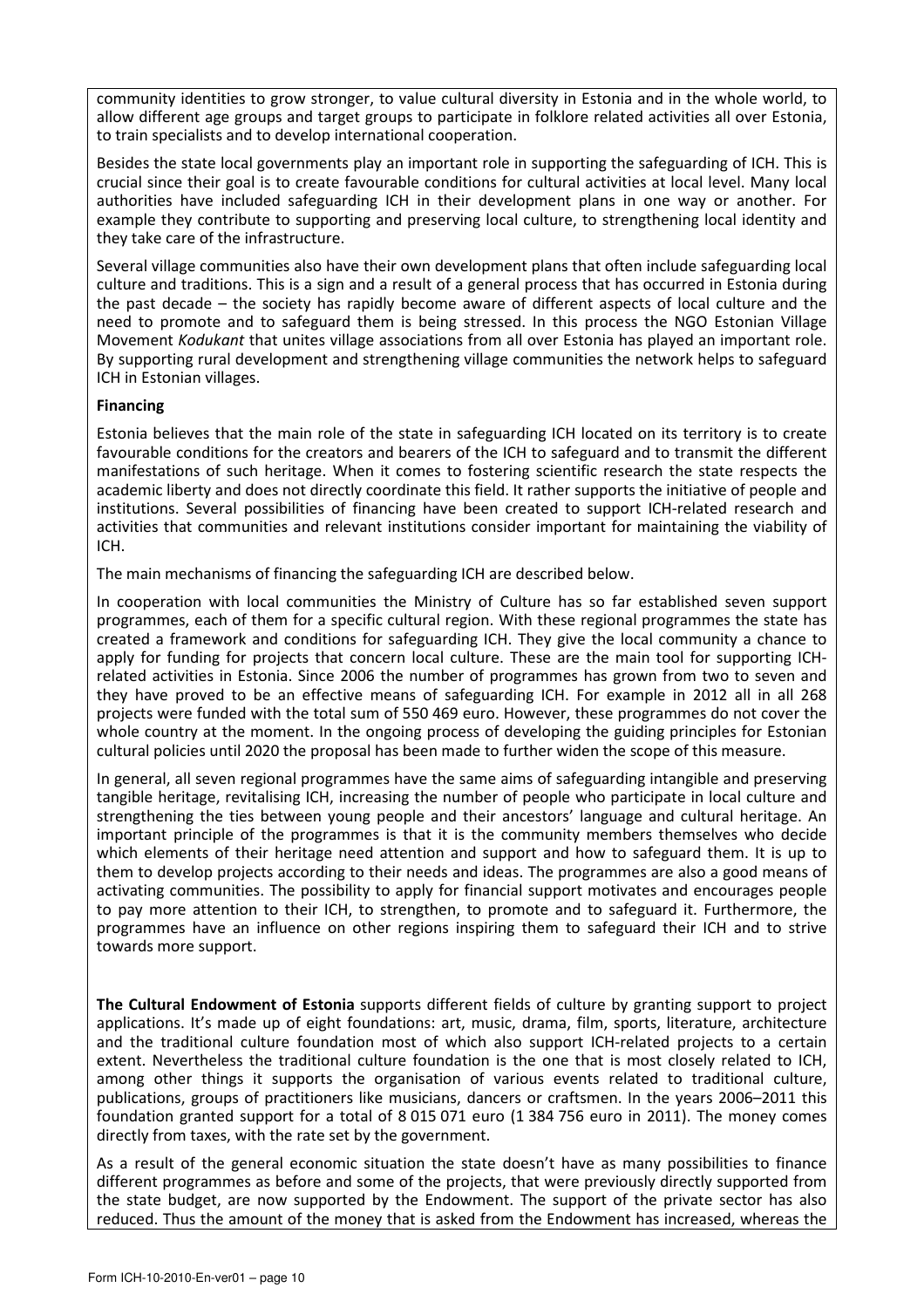sum allocated each year has not increased that much.

The Ministry of Culture also finances the safeguarding of ICH from its own budget. In 2012 the budget of the domain of folk culture which includes ICH was 3.25 million euro. In addition to above mentioned seven regional support programmes it includes support for the Estonian Folk Culture Centre, for the local institutes mentioned in B.1.c and for the umbrella-organisations mentioned in B.1.b. There is a special budget line of 670 000 euro for general activities for the purpose of implementing the Convention. The ministry also supports the process of the Estonian Song and Dance Celebration that is included in the Representative List of the Intangible Cultural Heritage of Humanity. In addition to the organisation of the celebration the participating amateur groups enjoy state support. These measures are further described in part C of the present report.

Furthermore the Council of Gambling Tax, the Ministry of Education and the Integration and Migration Foundation run programmes which support different kinds of cultural projects including ICH. There is also the Foundation of National Culture, supported by private capital and donations. The EU LEADER programme is quite popular in the countryside. A number of LEADER programme regions have set out supporting local traditions and traditional culture as their priorities. That has allowed them to grant support to many ICH-related project applications.

When it comes to supporting and financing cultural activities local authorities also have an important role to play. For example, they take care of the infrastructure and co-finance project applications of local and community organisations.

#### Scientific studies and safeguarding ICH

As stated above the state also finances research in the field of ICH – not only the research with the direct aim of contributing to effective safeguarding of ICH but also academic research for example on the relationship that communities have to their heritage. It's not always the primary interest of researchers that the results of their work reach the communities, because they have other aims. On the other hand there are projects that are more directly connected to the community and laid out to benefit them.

State-owned and financed cultural research institutions and universities work on various fields of ICH. Many of their projects are related to communities and also are designed to benefit the communities. Researchers who do field work and work with communities often see it as their duty to share the results with the community and allow them to benefit. Communities actively use published research materials as well as materials complied by students. To some extent scientific research is also eligible for support in the above mentioned regional support programmes. The programmes are thus a means of fostering scientific research in and about those communities and regions.

In the following some examples of research that serves the needs of the communities will be described. The Estonian Native Crafts Department of the state-owned University of Tartu Viljandi Culture Academy is a centre for practice based research of ICH in the field of traditional crafts. They run several projects which among other things aim to develop sustainable heritage-based livelihoods: finding ways of developing regional-level entrepreneurship based on traditional handicrafts and thus supporting and training the craftsmen. Not only when it comes to entrepreneurship but also to their professional skills. They focus on professional craftsmen as well as on those who would like to start working in this field. Inspired by the Convention a MA programme in Inherited Crafts has been opened. The aim of the programme is to do practice based research into traditional crafts and to enhance the use of those skills in the present day society e.g. in enterprise and by developing new products.

The Estonian National Museum is in the process of preparing a new permanent exhibition for their new spacious building which will finally allow the museum to thoroughly present various facets of their work to Estonian people. This state-financed and ambitious project is an important means of raising awareness about ICH among all Estonians, inspiring them to transmit and safeguard their own ICH thus allowing them to benefit from the research done at the museum. In 2010 the National Museum gave communities the opportunity to propose an exhibition to be realised at the museum according their ideas. Two of them were carried out.

Often the initiative for this kind of research comes from the community. For example the Estonian Folklore Archives, a subdivision of the Estonian Literary Museum does research into different fields of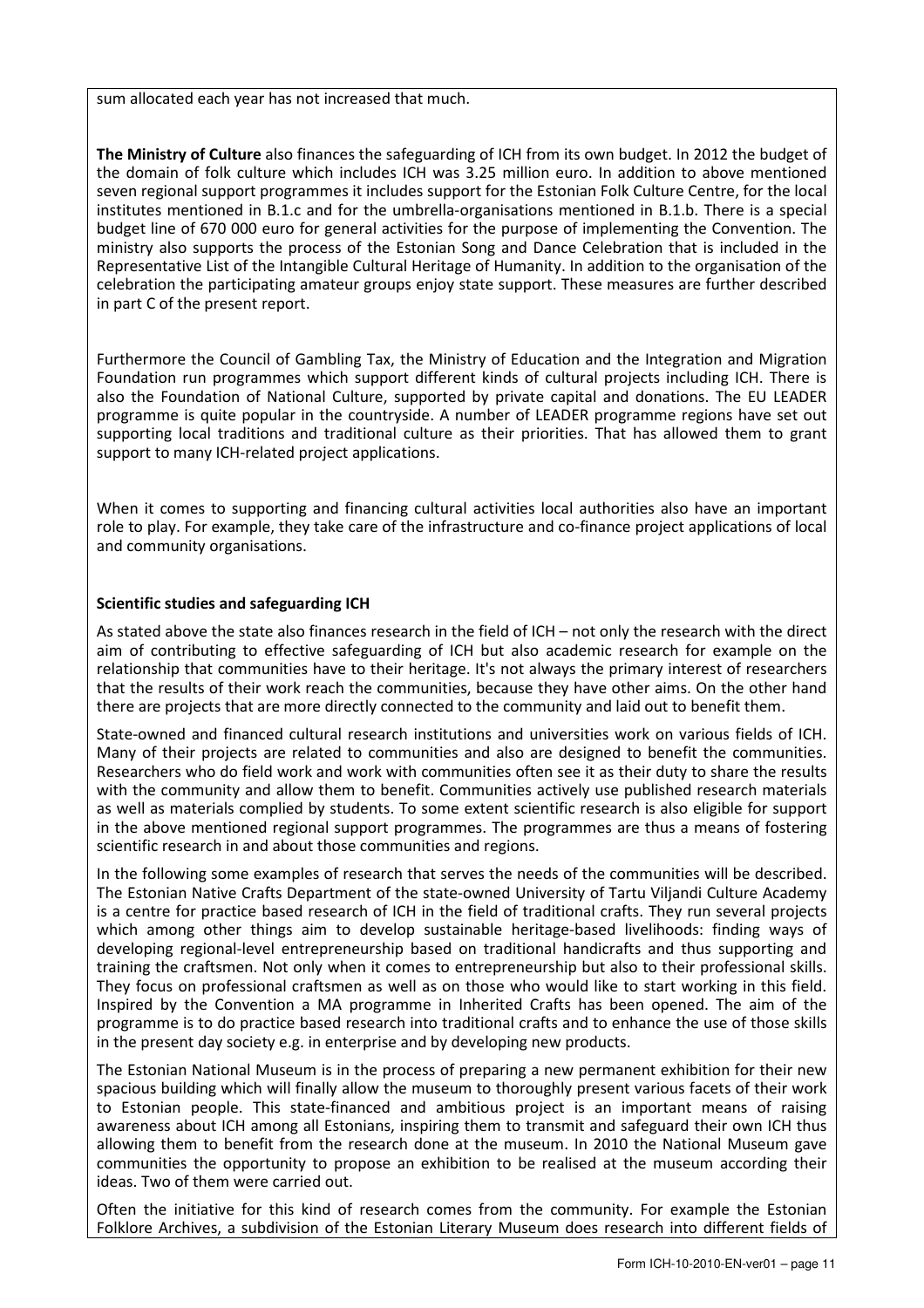oral ICH, including, for instance, urban legends. For more than ten years they have been collecting, researching and publishing place-related oral traditions of different regions of Estonia. Their work helps to revitalise this heritage and raise its importance in the eyes of community members. The initiative always comes from the community. Local authorities and officials have also become more aware of the importance of place-related oral traditions as one of the cornerstones of the local identity.

A good example is the cooperation between the Võro community and researchers from the University of Tartu. In recent years the community has started to actively safeguard the cultural heritage related to smoke sauna, a traditional form of bathing. At the same time researchers and students have been doing field work with the consent of and in cooperation with the community on the subject while respecting customary practices governing access to aspects of this ICH. The results have been important for the community because they help to gain an overview of the present situation of the element thus helping to find out which safeguarding measures are needed most. The community is also in the process of preparing a nomination file for the Representative List and the work of the researchers as part of the ad hoc task group has been of great help for them.

#### Accessibility of the information about ICH

The Estonian inventory of ICH described in B.2 is also a means of facilitating access to information about ICH. The information is online and easily accessible. At the same time it does respect the interests of communities, since it's up to them to decide which elements of ICH they want to present on the inventory and how they want to describe them to the public. This approach guarantees that the secret or private aspects of their ICH and customary practices governing access to those practices are respected. The inventory also includes entries on practitioners of ICH. To all these people the aims and essence of the inventory have been explained and their written consent is a precondition of putting their personal data online.

Many customs and practices that are intimate in their nature are only practiced in families or communities where custodians themselves govern access to them. In most cases this is sufficient. It is something that cannot be controlled with legal measures. It's rather a matter of respect and intuition. Various measures of raising awareness of ICH and its importance discussed in B.4 serve this cause. When people are taught from a young age to understand the nature of different elements of ICH and what they mean to their communities and practitioners they know to respect them.

## **B.4. Measures to ensure recognition of, respect for and enhancement of intangible cultural heritage**

Describe measures to ensure greater recognition of, respect for and enhancement of intangible cultural heritage, in particular those referred to in Article 14 of the Convention and paragraph 101 of the Operational Directives:

- d. educational, awareness-raising and information programmes aimed at the general public, in particular to young people (you may for example specify whether intangible cultural heritage is integrated, and how, in school curricula);
- e. educational and training programmes within the communities and groups concerned;
- f. capacity-building activities for the safeguarding of the intangible cultural heritage;
- g. non-formal means of transmitting knowledge (you may address, for example, how nonformal ways of transmission are perceived and recognized by the general public and at national level);
- h. education for the protection of natural spaces and places of memory whose existence is necessary for expressing the intangible cultural heritage.

The state supports a wide range of activities that aim at ensuring recognition of, respect for and enhancement of ICH. The state supports formal as well as non-formal means of transmitting knowledge about ICH.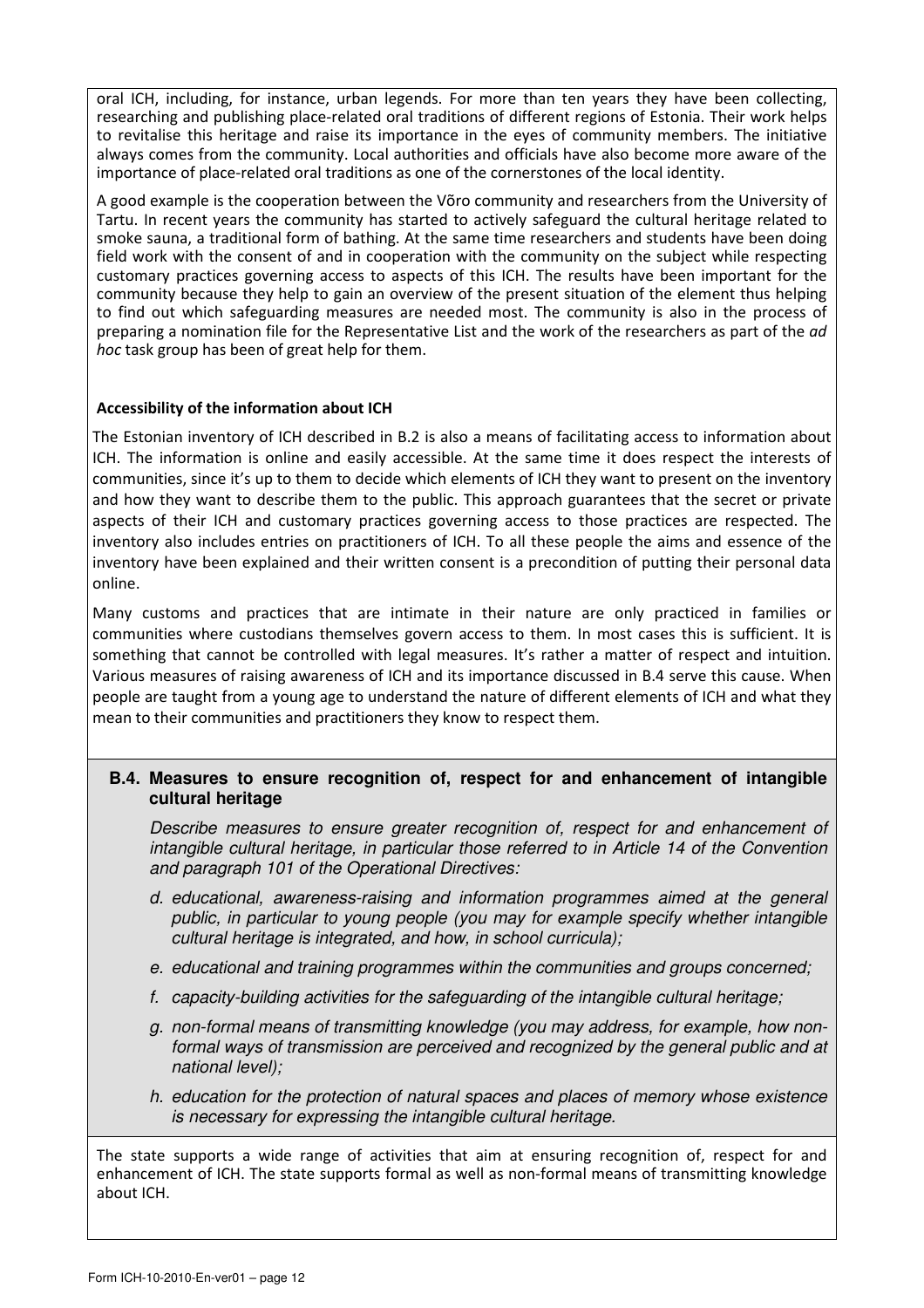#### Formal education

In general education curricula cultural identity is one of the integrated themes that should be dealt with in various subjects and throughout all levels of general education. Knowledge about Estonian culture and other cultures of the world is transmitted among others in history, citizenship, music, art, literature, religion and language lessons. The aim is to increase the pupils' interest in and knowledge about cultures: to create a framework that allows them to learn about traditional culture and ICH in order to be able to understand, cherish and respect all kinds of cultural practices. The aim is also to promote and enhance respect for cultural diversity and human creativity. Pupils should be encouraged to see themselves as bearers, practitioners and transmitters of culture. As they get to know and learn to appreciate their own culture and heritage as well as other cultures and their heritage, pupils come to value intercultural communication and cooperation and to understand the essence and importance of ICH. Often there is a special focus on the local cultural environment, on getting to know local customs and participating in those practises (e.g. regional recipes are used in cooking lessons).

In some regions, especially in Southern Estonia schools use special elective programmes on local traditional culture. Curricula initiated by community members and put together with their help ensure that local culture and identity are passed on to the next generation. Local NPOs help schools to arrange and to carry out these courses that are mainly financed by local governments.

There are also many professional schools where ICH like traditional craftsmanship and performing arts is taught. For example at the Luua Forestry School knowledge and practices concerning nature and the universe are taught. In higher education knowledge about ICH is also transmitted, see B.1b.

#### Non-formal education and awareness-raising

Non-formal education plays an important role in both raising awareness about ICH in general as well as in transmitting the knowledge and skills that are part of the ICH of a community. At the same time the latter also helps to ensure recognition of and respect for ICH. Learning about ICH is an effective way of learning to cherish and understand it.

Training courses and other awareness raising initiatives are run by NGOs and NPOs, specialised training institutions, museums and small enterprises, such as tourist farms and companies that use traditional skills to create their products. Many of those activities enjoy state support for example from the regional support programmes (see B.3).

There are courses for grown-ups as well as for young people in nearly every field of ICH. They range from theoretical lectures (e.g. how to wear folk costumes or what are the customs related to certain calendar festivities) and museum programmes (e.g. how to use traditional tools) to summer camps (e.g. traditional music camps that take place all over Estonia), summer and winter schools (e.g. Kaika Summer School, which includes lectures, excursion and workshops concerning local ICH and history in the region of Võromaa), workshops (e.g. getting to know plants and how they can be used, handicrafts like ceramics, making soap or constructing a house in a traditional way), courses or study-groups of local language for the children in a playful way (e.g. in the kindergartens of Võro region), thematic seminars, study days, story-telling events etc.

In many communities the most active members have created NPOs that organise various events including training courses that help to transmit and to broaden the knowledge about their ICH. This is an effective safeguarding measure. This is the case for both – regional communities and communities that are based on a field of interest or activity, e.g. traditional ways of constructing ships or other handicrafts, beekeeping, gardening, music. See also B.1b.

Some hobby schools also have special curricula for ICH education. This is best organised at music schools where children can get to know and learn to play traditional music and instruments like bagpipe or kannel. Hobby groups of adults raise the awareness of general public about ICH by presenting their activities.

The trainings courses offered by the Estonian Folk Culture Centre also aim at raising awareness of ICH and its functions in the society as well as passing on certain knowledge and skills (e.g. storytelling, making traditional costumes, arranging funerals). For more details see B.1b.

In general Estonians still have quite strong ties to the nature. If there are natural spaces or places of memory whose existence is necessary for expressing ICH the trainings and awareness raising initiatives mostly take this into account. The communities attach importance to the transmission of this knowledge. In addition there are more general means of raising awareness of and promoting respect for these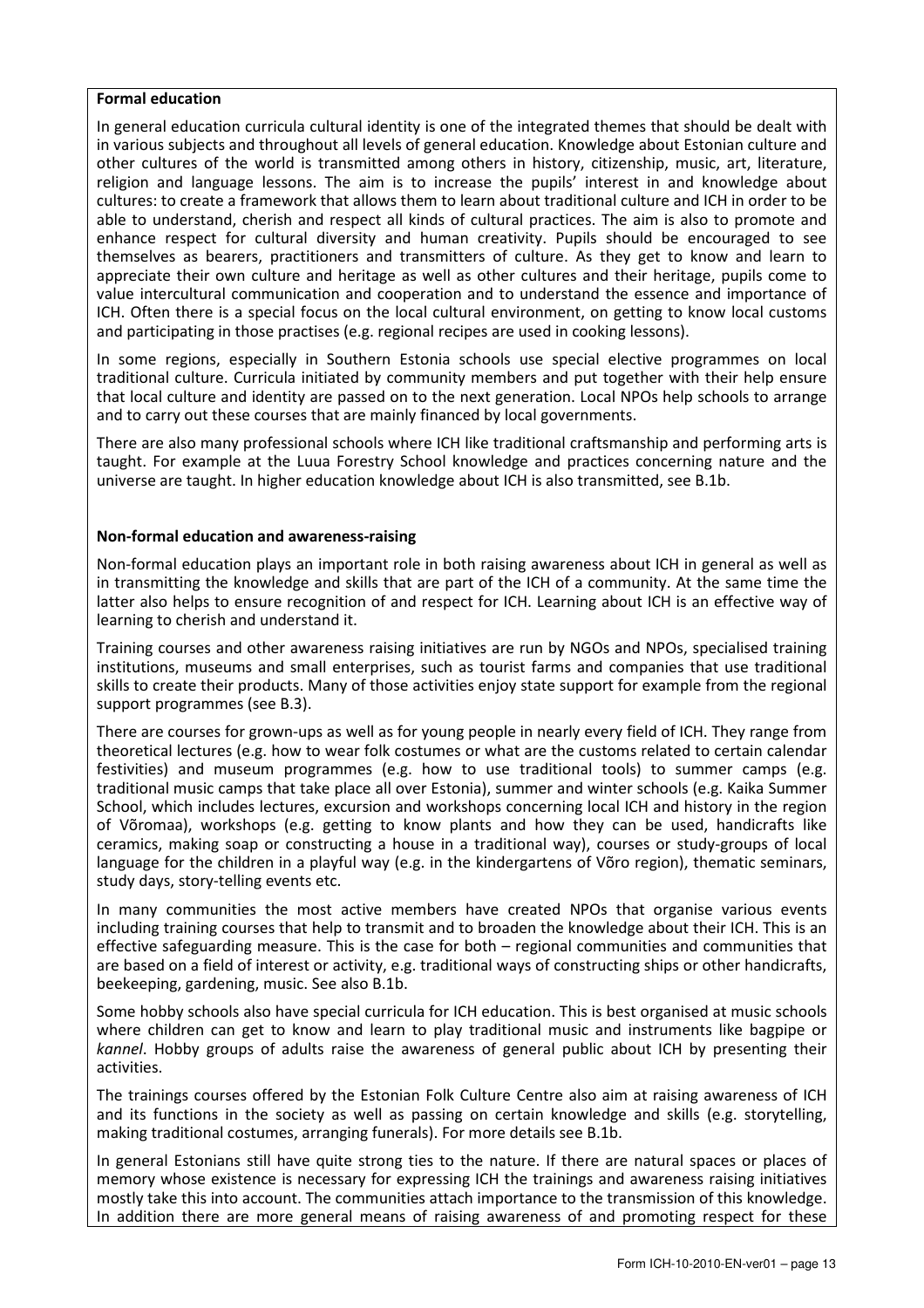#### places.

For example the State Forest Management Centre (SFMC) offers various short courses and excursions that transmit knowledge about nature as well as those customs and practices that are closely related to nature. The SFMC also coordinated a project aiming at mapping the traces of the activities of previous generations in the landscape. In the course of this project people all around Estonia also became more aware of places that are strongly connected to their and their ancestors' ICH.

#### Other examples of awareness-raising

In 2012 the Estonian version of the UNESCO ICH infokit was published by the Estonian Folk Culture Centre and the Estonian National Commission for UNESCO. It is an important tool for raising awareness of ICH in Estonia. A new brochure "Intangible Cultural Heritage in Estonia" was compiled and added to the publication. Its purpose is to bring this subject yet closer to Estonian people by drawing upon local examples throughout the text and illustrations. It includes a summary of the key concepts of ICH and its safeguarding with a view to the Estonian culture and situation, introducing the system of contributing to the Estonian ICH inventory as well as eight examples of best practices of safeguarding ICH in Estonia. Also the role of the key institutions in the process of safeguarding is outlined: educational institutions and Ministry of Education and Research, the Ministry of Culture, and the Estonian Folk Culture Centre. The publication has proven to be a success – communities, schools, universities, NGOs and training institutions alike find it helpful.

Awards for transmitting and safeguarding ICH also increase the awareness of ICH and respect for it. On the one hand this kind of recognition encourages community members to pursue their activities. On the other hand the opinions and views of the general public can be influenced. These include the Award of Heritage Custodian awarded annually by the Estonian Folk Art and Craft Union and by the Estonian Folk Culture Centre to individuals or organisations who have notably contributed to safeguarding and developing traditional arts and crafts. The Estonian National Folklore Council annually awards one or more scholarships to individuals or organisations that play a major role in teaching, transmitting and/or promoting traditional culture. The scholarship was inspired by the UNESCO Living Human Treasures programme.

In 2012 community institutions in the regions of Kihnu, Mulgimaa, Setomaa and Võromaa in cooperation with the relevant county governments created a new award. In each of the communities it is going to be annually awarded to a local cultural or educational institution or association who significantly contributes to safeguarding local culture and language.

In 2013 Estonia is celebrating the Year of Cultural Heritage. The aim is to raise awareness of and respect for all aspects of cultural heritage as well as to emphasise that there are no strict borders between the various fields of cultural heritage. The aim is also to point out every individual's role in safeguarding cultural heritage and the role cultural heritage plays in every individual's life. The slogan of the year is "No heritage without heir". The close ties of cultural heritage with economy and sustainable development are also going to be in the focus. The event was initiated and is coordinated by the Ministry of Culture. All institutions and organisations that are active in the field of cultural heritage are involved in the preparations and organise events.

#### Ethnic minorities

Through the Integration and Migration Foundation and the Ministry of Culture the state supports ethnic minorities in the process of safeguarding their native languages and culture. Representatives of about 190 ethnic groups live in Estonia and they often form national culture societies and associations. These culture societies have been receiving public baseline funding since 1991. They organise various projects e.g. folk culture festivals, educational activities, seminars, workshops and other events related to culture and ICH. To make these initiatives more visible and spread best practices the state supports the website www.etnoweb.ee. The state also supports Sunday school courses and study trips to countries of origin, cooperation between national culture societies and the organisation of joint events.

Since 2008, the Council for Ethnic Nationalities has been run by the Ministry of Culture, the aim of which is to make proposals for the development of and assistance in promoting the cultural life and activity of ethnic minorities in Estonia in compliance with the legislation of the Republic of Estonia.

The Integration and Migration Foundation publishes information materials that introduce the different nationalities living in Estonia and thus promote cultural diversity. The Foundation also organises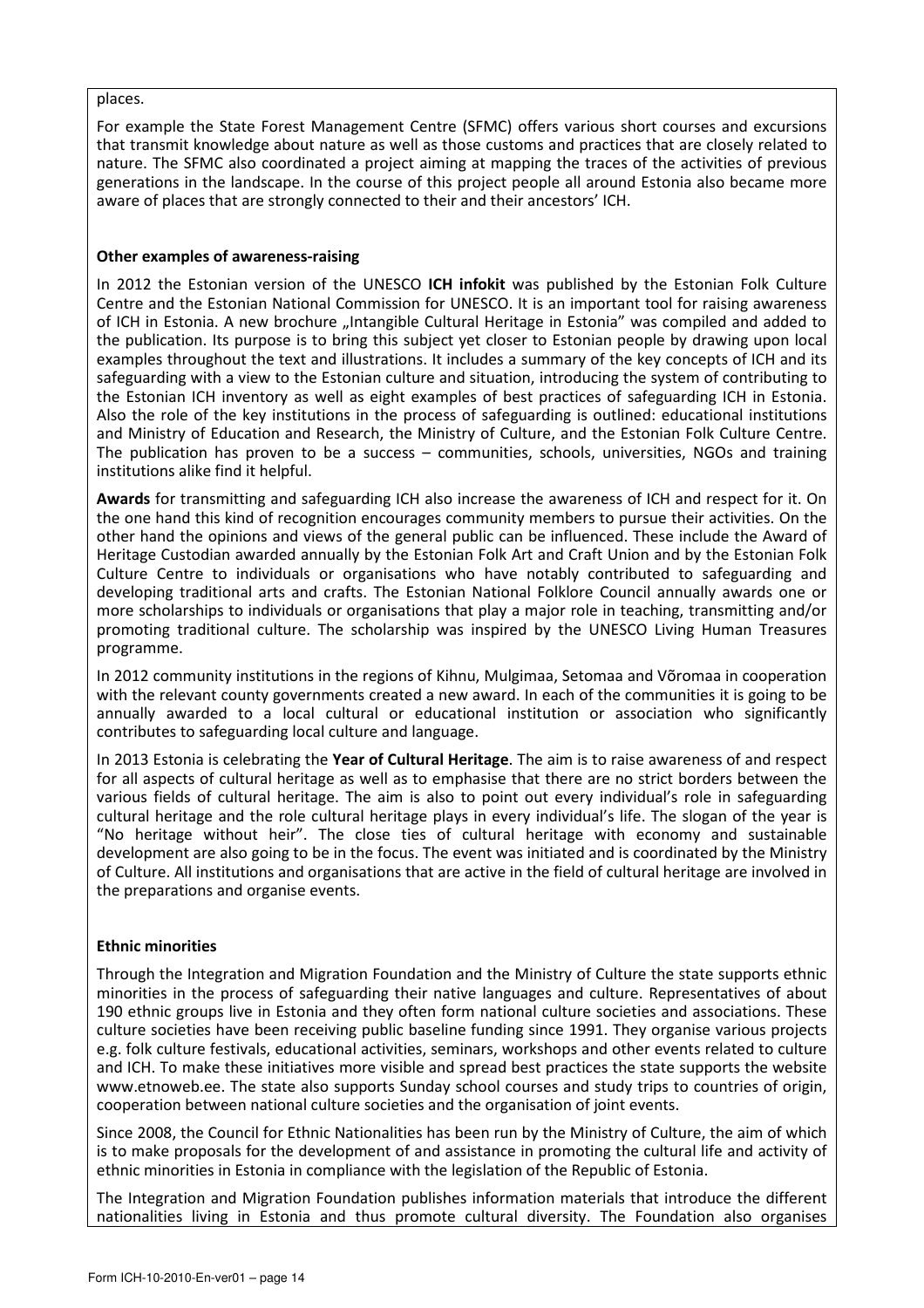activities that encourage intercultural dialogue between young people. The activities are mainly aimed at young people living in Estonia, but there are also summer camps for Estonian children living abroad where they can improve their Estonian language skills and learn about Estonian culture.

## **B.5. Bilateral, sub-regional, regional and international cooperation**

Report on measures taken at the bilateral, subregional, regional and international levels for the implementation of the Convention, including measures of international cooperation such as the exchange of information and experience, and other joint initiatives, as referred to in Article 19 of the Convention and paragraph 102 of the Operational Directives. You may, for example, consider the following issues:

- a. sharing documentation concerning an element of intangible cultural heritage present on the territory of another State Party (paragraph 84 of the Operational Directives);
- b. participating in activities pertaining to regional cooperation including for example those of category 2 centres for intangible cultural heritage that are or will be established under the auspices of UNESCO (paragraph 85 of the Operational Directives);
- c. development of networks of communities, experts, centres of expertise and research institutes at sub-regional and regional levels to develop joint and interdisciplinary approaches concerning the elements of intangible cultural heritage they have in common (paragraph 83 of the Operational Directives).

As to international cooperation, Estonia values the experience gained as a member of the Intergovernmental Committee for the Safeguarding of the Intangible Cultural Heritage from 2006 to 2010. Estonia participated also in the work of the Subsidiary Body commissioned for evaluating the nominations to the Representative List in 2009 and 2010. Contributing to the discussions which led to the adoption of Operational Directives for the implementation of the Convention has been also useful for the work at the national level.

Professor Kristin Kuutma, the former representative of Estonia in the ICH Committee, has also contributed to the Forum of ICH Researchers. The first event took place in 3 June 2012 in Paris at the initiative of Japan. The aim is to create a biannual forum where experts present their views, analyze the implementation of the ICH Convention and engage in discussion on topics that may further the development of the Convention.

Estonia organized in co-operation with UNESCO a capacity-building building workshop "The role of NGOs in implementation of the Convention for the Safeguarding of ICH" that took place in Tallinn, 1-4 September 2010. The workshop provided up-to-date information on the Convention to NGOs and governmental counterparts in order to strengthen their capacities to contribute to its implementation and to the safeguarding of intangible cultural heritage. The participating countries were Belgium, Bulgaria, Croatia, Estonia, Hungary, Latvia, Lithuania, Norway and Serbia, in addition to trainers and UNESCO representatives.

Following the accession to the Convention, Estonia has also participated in several expert meetings with a view to exchange information and practical experience on national implementation of the Convention. As the Convention is still young these meetings have been of great importance to shape national policies and strategies. Estonian experience has been introduced in different regions of the world. For instance, in Eritrea, Republic of South-Africa, Republic of Korea, United Arab Emirates, Hungary, Germany, Netherlands, Croatia, Belgium, Romania, Czech Republic, Latvia and Lithuania.

Estonia has entered into partnerships and signed co-operation agreements in the field of culture with the governments of several countries. Some of these agreements and co-operation programmes also address specific questions related to safeguarding of ICH, others offer more general platform for the joint initiatives under UNESCO cultural conventions. To give some recent examples, more general cooperation agreements have been concluded with Hungary and with Israel for the years 2012-2015. Another example of a more specific nature is the co-operation programme of Estonia and Flanders for the years 2011-2014. As stipulated by the article 8.2.2 "both Parties are willing to improve and to stimulate the networking of the heritage institutions of their countries for the purpose of exchange of practices, experts and competences related to movable and intangible heritage. In the framework of the UNESCO Convention for the Safeguarding of the Intangible Cultural Heritage of 17 October 2003, both Parties will study the possibilities to develop joint projects regarding the methods of registration and preservation of the intangible heritage of Estonia and Flanders. During the first phase, the responsible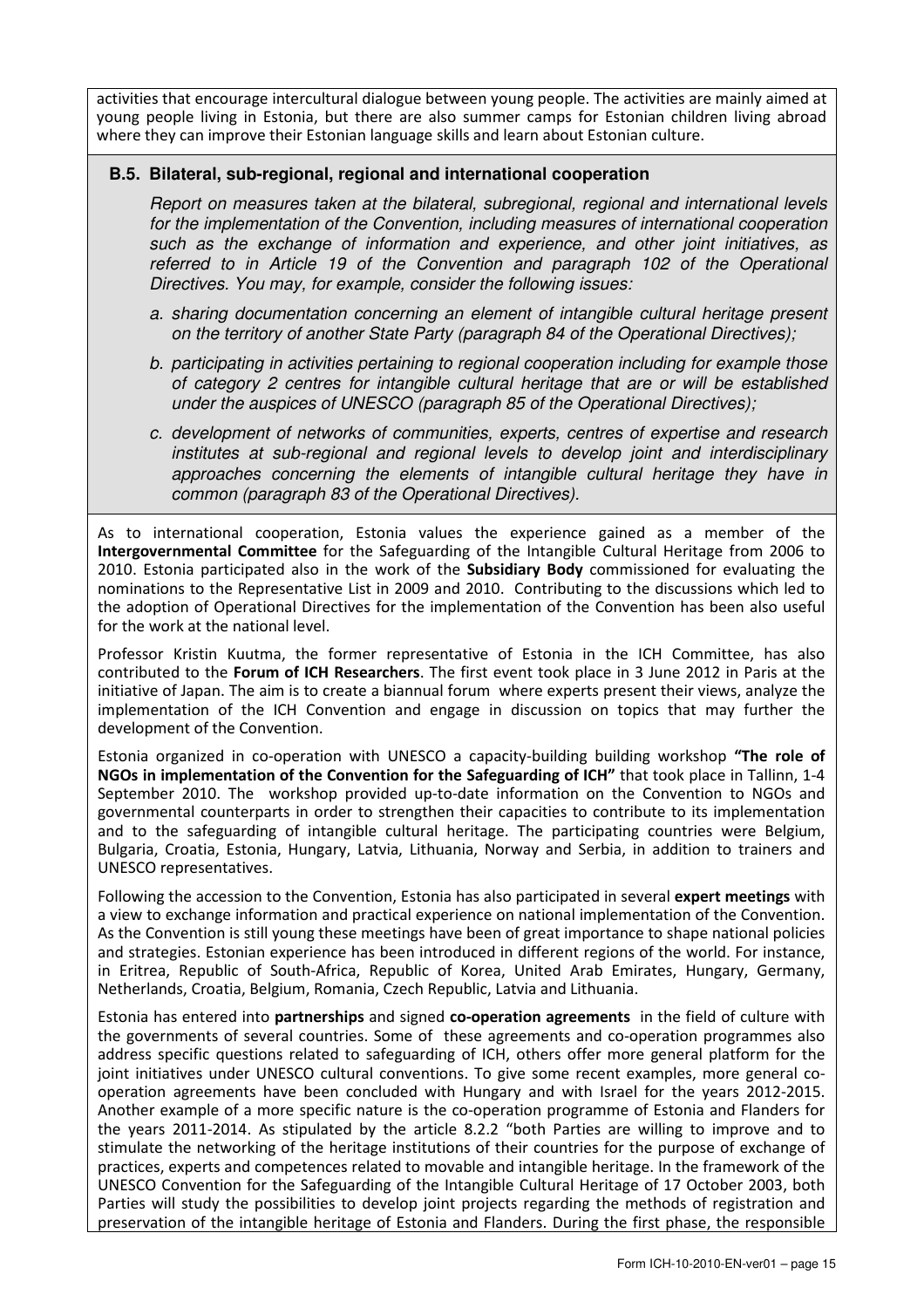units of the Flemish and Estonian Ministry of Culture can exchange experience and know-how."

UNESCO Intangible Heritage Lists have also provided a platform for the practitioners and custodians of ICH to develop regional cooperation. In July 2008 a 30-member Suiti delegation from Latvia visited Kihnu community and Seto community in Estonia to discuss ICH safeguarding measures, the current situation on ICH transmission to the younger generation, the role of schools, local government and state in safeguarding local identity, co-operation with UNESCO, community involvement in preparing nomination files to the UNESCO ICH lists, etc. Leelo singers representing Seto community, Estonia, and folklore group Suiti Women of Alsunga representing Suiti community from Latvia also performed together in a joint concert.

The close regional cooperation in the field of culture between the neighboring countries of Estonia, Latvia and Lithuania is based on our historic and cultural similarities. The existing good cooperation was further strengthened by the preparatory process of a multinational nomination file on the Song and Dance Celebrations in Estonia, Latvia and Lithuania that was included in the list of Masterpieces of the Oral and Intangible Heritage of Humanity in 2003 and transferred to the Representative List in 2008. The Baltic States have been involved in regular joint efforts to ensure the sustainability of the shared tradition that has its own distinctive features in all three countries. In order to study and discuss the recent developments, the delegations of all three states consisting of specialists, artistic leaders and organizers participate in the Celebrations in the neighboring countries as observers. Series of joint conferences have been organized to analyze various aspects related to the common element ("Tradition of Song and Dance Celebrations – Ideals or Reality?", Tallinn, 2005; "Cultural Traditions in the System of Arts Education of Estonia, Latvia and Lithuania", Vilnius, 2006; "Continuity of the Tradition of Song and Dance Celebration in Lithuania, Latvia and Estonia, Riga, 2007). The preparations for the next conference "The Touch of Time" that will take place in Tallinn in October 2013 are underway.

Another example of the regional cooperation of Estonia, Latvia and Lithuania is the international folklore festival "Baltica" under the aegis of CIOFF that is held annually in one of the Baltic States since 1987. These festivals introduce folk dance, folk music, customs, handicraft and other fields of folk art. The activities of the festival include the opening and closing ceremonies, concerts, parades, meetings, workshops and festival clubs. The performances will take place in concert halls, open-air stages and streets both in capitals, smaller towns and in countryside in the frame of the so-called Country and Capital Days. Some 2000 participants of the folklore movement take part in the festival, including groups representing national minorities. Additionally there are some 200 guests from outside the Baltic States who also join the Festival. The next festival will be held in Estonia from 3 to 7 July 2013, organized by Estonian National Folklore Council.

Concerning the networks of centres of expertise and research institutes there is an existing good cooperation on Finno-Ugric culture and language related research. The enclaves of Finno-Ugric peoples can be found across a vast area stretching from Norway in the West to the Siberian Ob River region in the East, comprising of around 25 million people of 24 different nations with rich intangible cultural heritage. The Estonian Academy of Art, the University of Tartu and the Estonian National Museum enjoy good cooperation with their respective counterparts in Finland, Norway, Hungary and Russian Federation on the research issues of mutual concern.

Many Estonian ICH-related institutions and organizations value the membership of international organizations that opens new possibilities for joint initiatives. For instance, Estonian National Folklore Council functions also as the Estonian national section of CIOFF. Estonian Folk Art and Craft Union is a member of European Folk Art and Craft Federation since 1994 and Nordic Folk Art and Craft Association since 1995. Estonian Choral Association is a member of the European Choral Association - Europa Cantat, and of the International Federation for Choral Music (IFCM). Estonian Traditional Music Centre is a member of Jeunesses Musicales International since 2005 etc. Estonian scholars value also the possibility to participate in expert organizations, such as the SIEF (Société Internationale d´Ethnologie et de Folklore).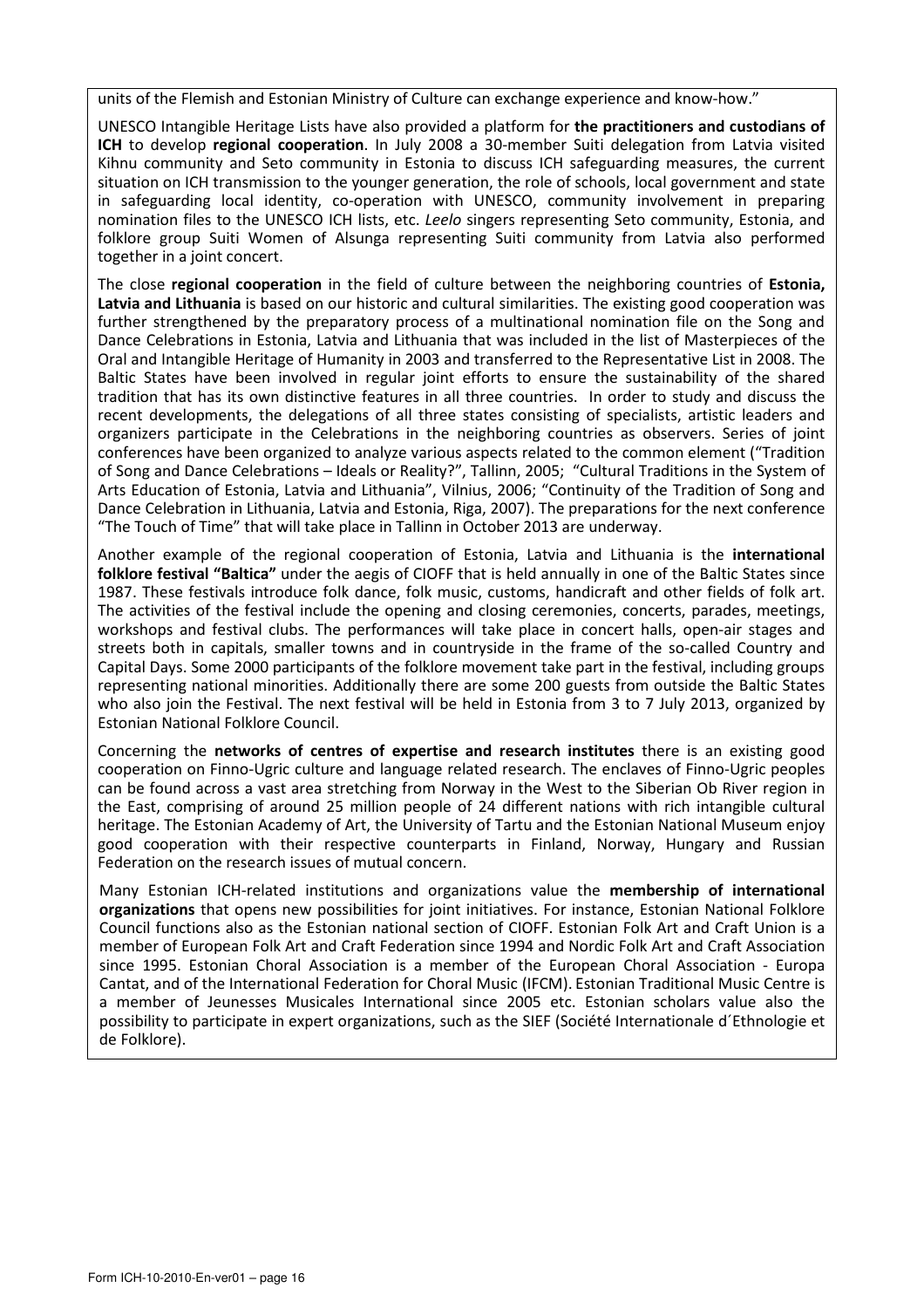#### **C. STATUS OF ELEMENTS INSCRIBED ON THE REPRESENTATIVE LIST**

Please complete all points below for each element of intangible cultural heritage present in the State's territory that has been inscribed on the Representative List. Refer to the nomination file as the basis for reporting on the **current** status of the element and report only on relevant changes since the date of inscription on the List or since the last report. Nomination files and earlier reports are available at www.unesco.org/culture/ich or on request at the Secretariat.

The State Party shall endeavour to ensure the widest possible participation of the communities, groups and, where applicable, individuals concerned during the process of preparation of each report, and is asked in point C.7 below to describe how it has done so.

Name of element: Seto Leelo, Seto polyphonic singing tradition

Inscribed in : 2009

#### **C.1. Social and cultural functions**

Explain the social and cultural functions and meanings of the element today, within and for its community, the characteristics of the bearers and practitioners, and any specific roles or categories of persons with special responsibilities towards the element, among others. Attention should be given to any relevant changes related to inscription criterion R.1 ('the element constitutes intangible cultural heritage as defined in Article 2 of the Convention').

In general the social and cultural functions of Seto leelo within and for the Seto community have remained the same as they were in 2008 when the nomination file was compiled. The characteristics of leelo singing have not changed either.

Leelo that continues to be transmitted from generation to generation marks the continuity and essence of the Seto culture. As a cornerstone of contemporary Seto identity leelo transmits lifestyle, language and traditions. It unites the Seto people and others who are interested in Seto culture. Bearers of this heritage live in and outside Setomaa. A number of people who have recently moved to Setomaa also have become attached to *leelo*. There is reason to hope that their offspring will also grow up as bearers of Seto culture.

The nomination process and the nomination itself had a considerable influence on the community as well as on the general perception of leelo. The Seto have more actively than before started to strengthen the role of leelo in their daily lives. People in Setomaa have become more interested in their ancestors and their culture.

Leelo is increasingly becoming a good reason for the community to get together. Singing strengthens the ties between the people. While family and rural community have largely ceased to act as teachers and coaches of Seto culture, leelo choirs have adopted this function. They are the essential bearers of the Seto identity and consolidate the community. The choirs have become kind of centres of Seto culture. In addition to singing they do handicrafts and cook traditional food together. They also discuss various issues related to the culture and the community.

Sustainability of the community in turn forms the basis of leelo tradition. According to the census carried out in 1924 and 1934 in the Republic of Estonia 15 000 people called themselves Seto. According to the Estonian population and housing census of 2012 there are 12 549 people who understand the Seto language – all those people feel connected to the cultural space of the Seto.

The roles of bearers and practitioners of Seto leelo have remained the same as described in the nomination file presented to UNESCO in 2008. They still follow the commitments made in the nomination file.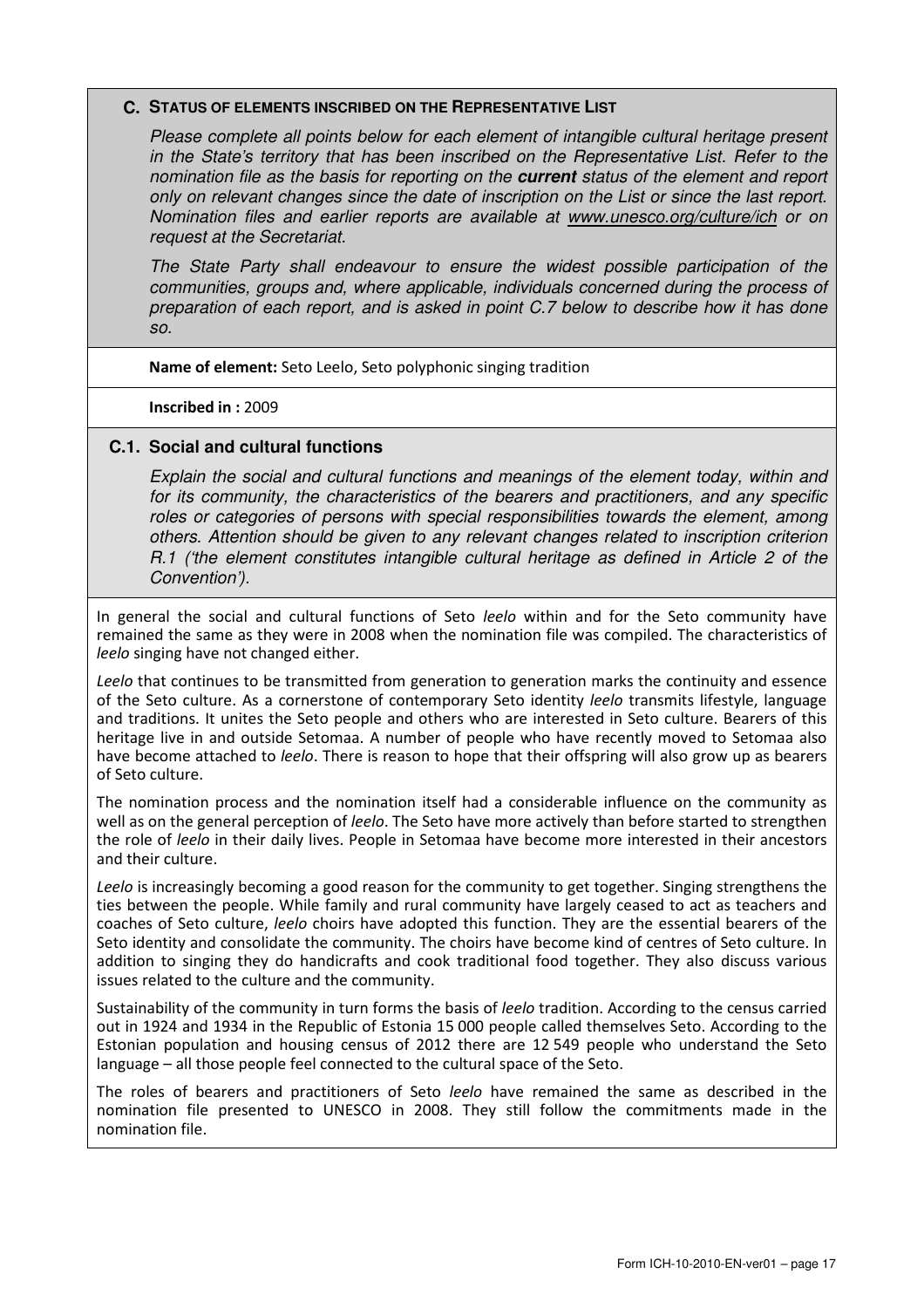#### **C.2. Assessment of its viability and current risks**

Describe the current level of viability of the element, particularly the frequency and extent of its practice, the strength of traditional modes of transmission, the demographics of practitioners and audiences and its sustainability. Please also identify and describe the threats, if any, to the element's continued transmission and enactment and describe the severity and immediacy of such threats.

As stated in C.1. Seto *leelo* is viable and the community is taking good care of maintaining and raising its viability. However, it is difficult to say exactly how viable leelo is. There are many outside influences that are difficult to change – for example the global entertainment business via television and the Internet. Leelo is transmitted in families, inside the community and also with the help of old and new recordings and books. However, the community feels that leelo is not transmitted enough inside families, it is definitely important to pay attention to teaching *leelo* at schools, kindergartens and *leelo* choirs. The sound of *leelo* differs from the modern and classical music and the younger generation still needs to acquire their musical mother tongue by listening to it.

On the one hand the interest of young people is increasing. In fact during the last couple of years the number of leelo choirs uniting younger women, children and men has increased. Some years ago only one men's choir was active, now there are two more. People who did not sing before have joined in. Almost all age groups have taken up *leelo* singing. Choir members have started to take along their children and grandchildren. This has certainly increased the viability of leelo. Most of the choirs meet once a week, some once or twice a month. All together there are 24 leelo choirs and other groups who are connected to leelo. With an average of 10-12 members. At family or village get-togethers also other people sing leelo. Every year there are three or four major Seto cultural events and also several smaller ones, e.g. kirmas – the traditional Seto village feast. Leelo plays a major role in all those events.

On the other hand the number of master singers and older acknowledged tradition bearers is decreasing. And younger people are moving away from Setomaa. Nevertheless it does not necessarily mean that they lose their connection to the Seto culture as in all bigger towns there are small Seto communities who also actively live and transmit the Seto culture. Nowadays the Internet also helps to stay in touch with the community.

On the contrary living in Setomaa does not always mean living the Seto culture. There are many people in Setomaa who think that the importance of Seto culture is over emphasised and that in everyday life it has little use. Now still less than half of the people who live in Setomaa participate in Seto culture. It is first and foremost the culturally active who find it important to live the Seto culture and to continue the traditions. Should the Seto cultural space cease to exist in the historic region of Setomaa, leelo would be in a grave danger. The groups who are active in the towns need a strong traditional cultural space to back them. The Seto culture has to stay alive in Setomaa.

The community is aware that the practice of leelo can only continue if Seto language stays viable. At the moment the decrease in the knowledge of Seto language is perceived as the gravest threat to *leelo*. Leelo that always carries a message is closely connected to the language. Especially for  $s\tilde{o}nolin\tilde{o}$  – the lead singer who is talented in composing verse-lines – it is essential to know the language very well. There are not many people who use the language every day. But the awareness of the necessity of speaking and teaching it has risen. There are also more people who dare to express themselves in Seto. However their language skills need to be improved. Various publications are a big help to that end. In addition to the literary Estonian language English in the mass media has become a problem. It is popular to speak English despite of limited language skills. The community finds it dangerous if people get used to using any language in a simplistic way without giving attention to its nuances.

After the inscription *leelo* choirs now more often get a chance to perform which is an opportunity and a danger at once. This can urge them to get together more often which in its turn can increase their joy in singing together and living the Seto culture. On the other hand singing together only for the sake of performances is superficial and prevents the leelo choirs from functioning as transmitters of culture.

The inscription has increased the awareness of Setos and their culture in the general public in Estonia. Entrepreneurs have started to use this in their advertising. Advertising can have a positive effect on Seto culture raising the self-esteem of the community. But it can also be insulting and thus have a negative and humiliating effect. The community is aware of the problem but has not yet found a solution.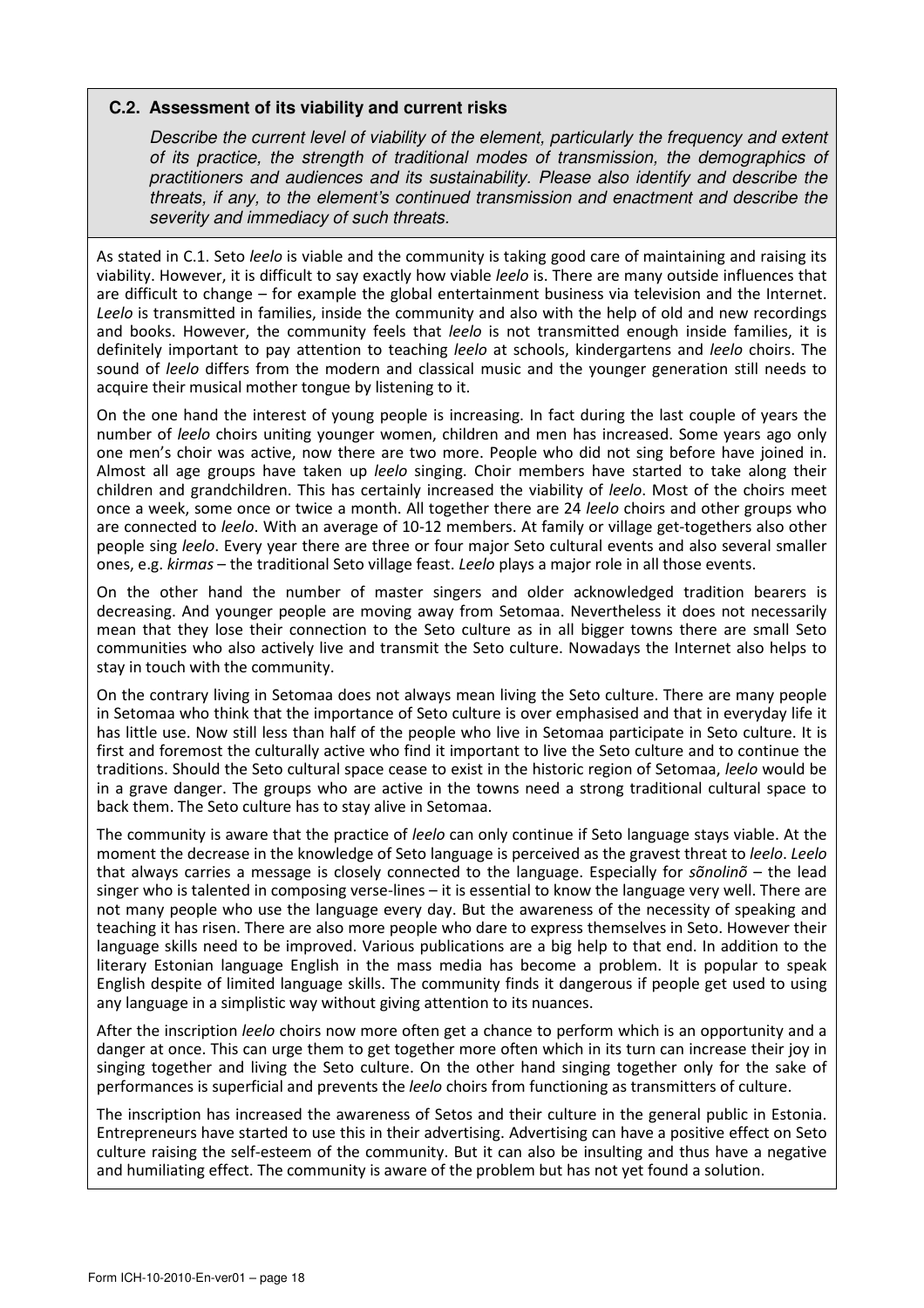## **C.3. Contribution to the goals of the List**

Describe how the inscription of the element has contributed to ensuring visibility of the intangible cultural heritage and raising awareness at the local, national and international levels of its importance. Explain how its inscription has contributed to promoting respect for cultural diversity and human creativity, and mutual respect among communities, groups and individuals.

The Seto community and *leelo* choirs play a remarkable role in raising the general public's awareness of the need to value and safeguard the intangible cultural heritage. They show a high respect towards their culture within the community, but are also willing to present it to interested outsiders. By actively drawing political and media attention to their culture, they increase recognition of the significance of intangible cultural heritage as an integral and valuable part of modern society and enhance awareness of cultural diversity.

The inscription on the Representative List has created new possibilities to draw the attention of the wider public to Seto *leelo*, Seto community and their efforts to safeguard intangible cultural heritage. People in Estonia, but also in Europe and throughout the world have thus had the possibility to learn about the diversity and essence of intangible cultural heritage as well as about the different ways of safeguarding it. What is even more important, it has powered the self-confidence of the members of the Seto community themselves.

Once inscribed on the Representative List the Seto community and their activities to safeguard their intangible cultural heritage have had a chance to serve as a recognised role model for other communities in and outside Estonia, increasing thus awareness of the effectiveness and usefulness of various community initiatives. In Estonia the activities of the Seto and the inscription have increased the awareness of intangible cultural heritage in general and encouraged other communities to safeguard their heritage. One after another local communities have started to pay consciously attention to safeguarding and promoting their ICH. As a result of the inscription the Seto have also started to communicate and exchange experience more intensively with other communities, uniting their voices to speak out for the intangible cultural heritage.

## **C.4. Efforts to promote or reinforce the element**

Describe the measures that have been implemented to promote and reinforce the element, particularly detailing any measures that might have been necessary as a consequence of its inscription.

For Seto leelo to remain viable it is crucial that the Seto want to live and transmit the Seto culture. A large part of the community is committed to that goal. Their efforts which will be dealt with more precisely in C.5. are supported by the state, by local authorities and non-governmental organisations.

For the state the main instrument of supporting Seto culture is the Setomaa Cultural Programme launched in 2003 and administered by the Ministry of Culture. The overall objective of the programme is to safeguard the distinct cultural and linguistic features of the Seto. It also aims at increasing the number of participants in cultural activities and, in particular, to involve children in their linguistic and cultural heritage.

The programme is open for all applications that help to fulfil these goals. Most of the applications come from the community itself, e.g. various small non-profit organisations, local schools, museums and cultural centres. Leelo choirs receive funding for their operational costs and actively apply for project funding to release CDs, arrange and participate in various events, and so on. A large number of the community events where leelo is an integral part, have received financing. The programme assists the preservation and viability of not only leelo traditions but the entire Seto culture.

However, as a result of the economic downturn the sum allocated to the programme has notably decreased. The community feels that this has prevented many smaller projects based on local initiative from being carried out because people themselves don't have enough finances. Unfortunately one of the things that still remain to be done is collecting information from the older generation – people fear that some of their skills and knowledge might be lost forever. The community also feels that there isn't enough money for trainings and training materials that leelo choirs would need.

More widely the viability of Seto culture also depends on the sustainability of the community and the whole region. To that end The Ministry of Internal Affairs launched the Setomaa Development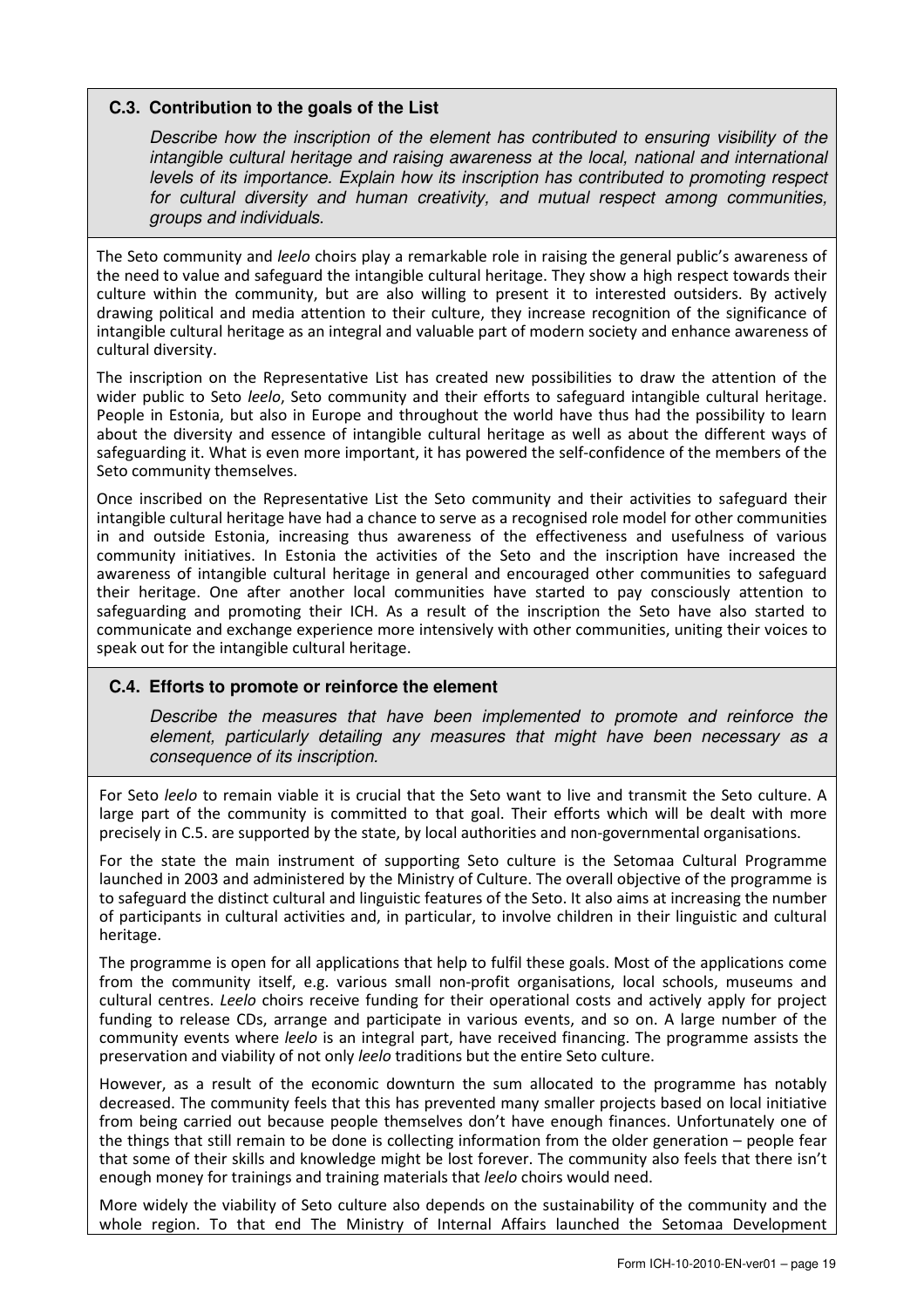Programme. Since 2006 investments have been and continue to be made in the entrepreneurial environment and human capital.

A good example of cooperation between different stakeholders to facilitate and encourage the transmission of Seto ICH was recently initiated. With the support of the Ministry of Education and Research the Estonian Centre for Traditional Music gives scholarships to masters who teach traditional skills in a traditional way. In additions to musicians and dancers 4 masters in *leelo* participate in this programme. They transmit their knowledge to *leelo* choirs, and at schools and kindergartens.

Local governments in Setomaa also continue to support the various activities of the community, leelo and Seto culture in general. It is also a part of their planning programmes. The four rural municipalities of Setomaa have even formed a union to take better care of questions concerning Seto culture.

## **C.5. Community participation**

Describe the participation of communities, groups and individuals in safeguarding the element and their commitment to its further safeguarding.

As is the case with any element of ICH safeguarding leelo is in the hands of the community. Seto people are eager to participate in Seto culture. They cherish leelo choirs and community celebrations that bring them together. Not only in the rural area of Setomaa but also in towns.

The most important bearers and transmitters of leelo are the leelo choirs. They meet regularly enjoying singing together and improving their skills. Sometimes choir members also bring their families to choir events widening the circle of people participating in Seto culture.

Choirs have grown more active and new people have joined in. Choirs work on their repertoires. They have started to look for songs and background information in archives and museums and are not so much copying each other's repertoire any more. They especially look for songs from their place of origin or sung by their ancestors. Choirs also train singers to improve their skills and confidence as killõ singers or sõnolinõ.

There is more communication between the individual choirs. They are paying more attention to each other's activities and music and comparing it. For example they all participate at different events in Setomaa. An important part of their activity is introducing Seto culture to a wider public, raising awareness of their ICH and thus of ICH in general. All choirs are planning to go on with their activities, new choirs have been founded and there are plans for further choirs to be created.

A conference on Seto leelo and another one on the traditional Seto wedding were organised by and for the community. Both conferences included discussions on the singing tradition. In 2012 for the third time the Seto Week was organised – during one week in the whole of Setomaa extra attention is paid and drawn to Seto language, culture, traditional costumes, traditional food etc.

Parents and grandparents more consciously teach children and involve them in the activities connected to Seto culture. At schools and kindergartens in Setomaa children are taught Seto language, culture and singing. Värska Secondary School has a whole study programme dedicated to traditional culture and at Värska Music School traditional music is taught. Systematic tuition of Seto language and culture for children has also started in two towns outside Setomaa.

For a long time Seto culture was based on oral tradition. Now people are getting used to preserving the present-day cultural expressions in a written or recorded form. And they increasingly use the materials that have been collected earlier on. Books, CDs and web pages on various subjects like handicrafts, customs, singing and food are being published  $-$  among them a special web page for *leelo* http://laul.setomaa.ee/. A Seto language primer and reader have been published. The first Seto language movie and cartoons have been made, several plays have been staged. Seto Institute is preparing a series of Seto language books to be published in 2013. The newspaper "Setomaa" is now published only in Seto. There have been exhibitions and other events promoting Seto culture. The community wants to continue all these activities; nevertheless it also depends on the availability of financial resources. Many of the activities mentioned are financed by the Setomaa Cultural Programme.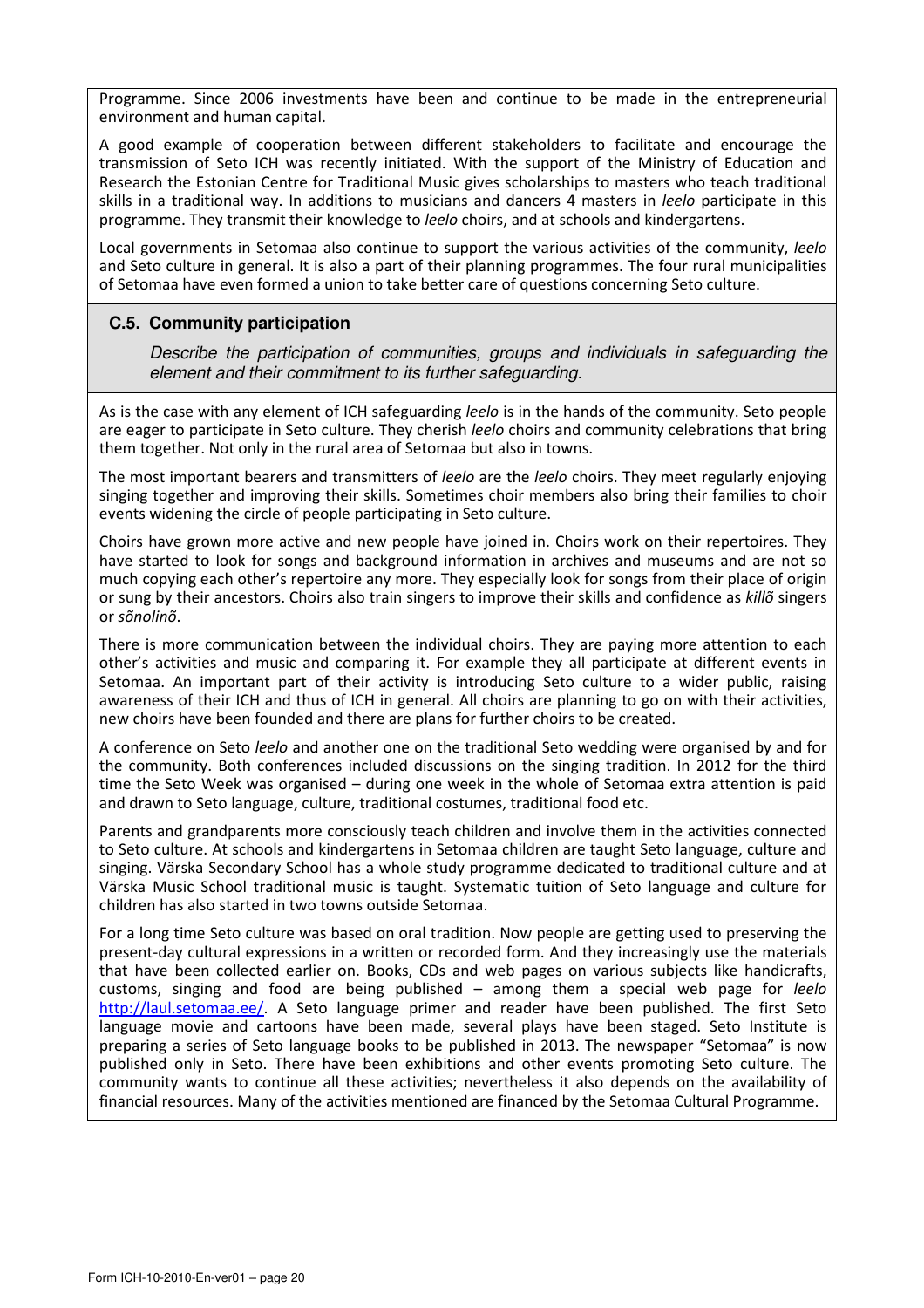## **C.6. Institutional context**

Report on the institutional context for the element inscribed on the Representative List, including:

- a. the competent body(ies) involved in its management and/or safeguarding;
- b. the organization(s) of the community or group concerned with the element and its safeguarding.

As laid out in the nomination file there are several community organisations that are concerned with safeguarding Seto culture and *leelo* as a part of it. Leelo choirs are the most important stakeholders, many of them have also created a non-profit organisation to better organise their activities. The Assembly of Seto Leelo Masters unites all the choirs. Other community organisations participate in a more indirect way.

At the local level the Seto Institute constitutes a new stakeholder with the mission to research and safeguard the Seto culture. As stated above the support of local governments and institutions subordinated to them (e.g. schools) is important for the whole of Seto culture and also *leelo*. On the regional level the Union of Rural Municipalities of Setomaa plays a vital role.

At the national level the Estonian Folk Culture Centre administrates the Setomaa Cultural Programme. The centre also consults the Seto in questions concerning the Estonian inventory of ICH. There are several national level research institutions that collect, preserve, study and exhibit heritage related to leelo tradition. The Ministry of Culture, Ministry of Education and Research and Ministry of Internal Affairs also play a role in supporting Seto culture.

Most of the organisations named in the safeguarding plan laid out in the nomination file have fulfilled the obligations that they committed to in 2008. Even though the community is not satisfied with all the results and feels that not all of the stakeholders have done as much as they could or should have done, a lot has been done since 2008.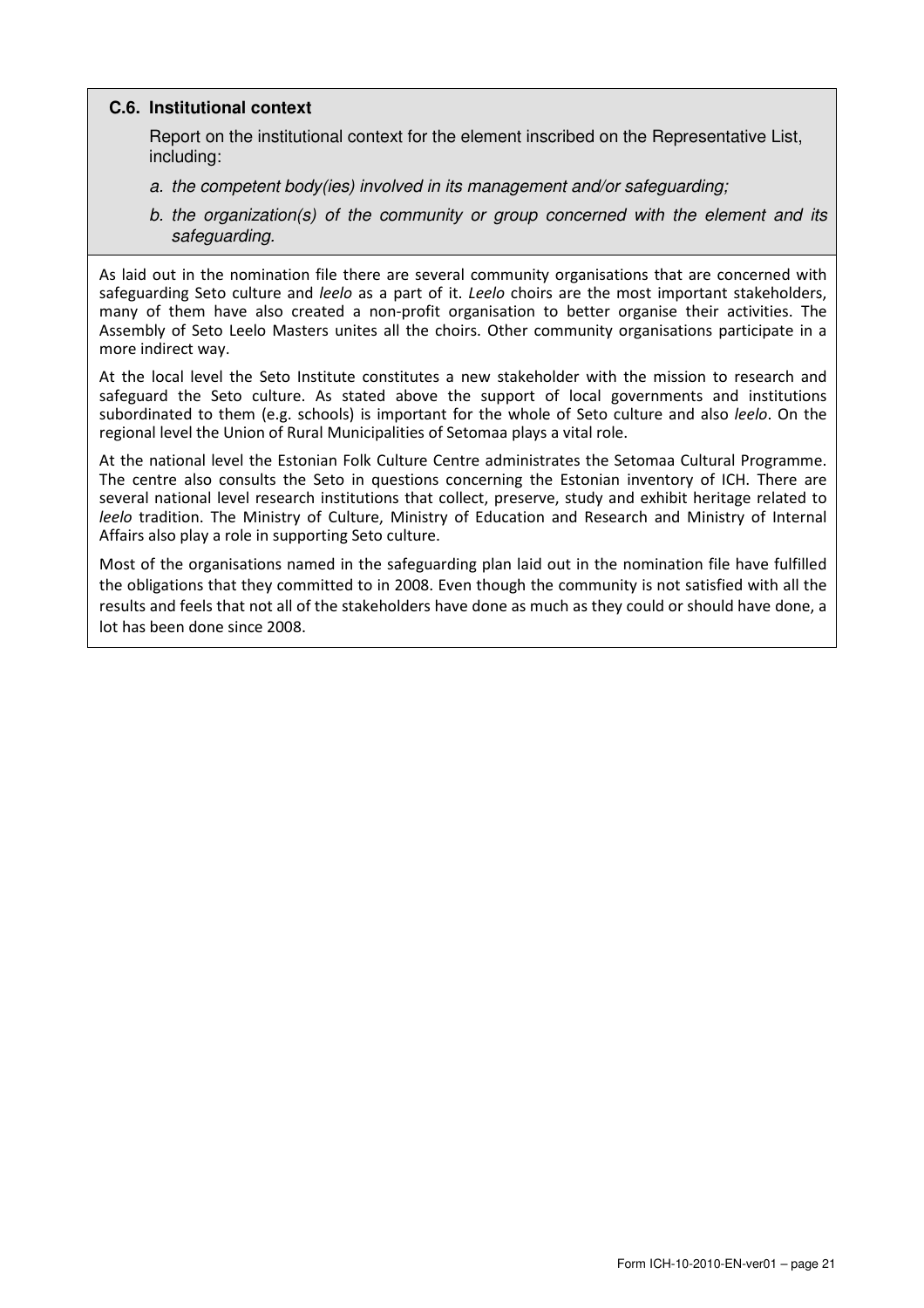## **C.7. Participation of communities in preparing this report**

Describe the measures taken to ensure the widest possible participation of the communities, groups and, where applicable, individuals concerned during the process of preparation of this report for each concerned element.

In order to ensure community participation the report form was translated into Estonian and sent to the Seto community in the summer of 2012. At a meeting in September the aims of the report were discussed with community representatives. Following the meeting The Union of Rural Municipalities of Setomaa and The Assembly of Seto Leelo Masters conducted a small survey among community members. In addition since 2010 the Union of Rural Municipalities of Setomaa has been collecting data on safeguarding activities for Seto leelo set forth in the nomination file. This data as well as the observations of community leaders served as basis of this report. On 9 October 2012 the report was discussed, improved and approved at a community round table. The intangible heritage specialists of the Folk Culture Centre then translated the report and added some keywords.

## **C. STATUS OF ELEMENTS INSCRIBED ON THE REPRESENTATIVE LIST**

Please complete all points below for each element of intangible cultural heritage present in the State's territory that has been inscribed on the Representative List. Refer to the nomination file as the basis for reporting on the **current** status of the element and report only on relevant changes since the date of inscription on the List or since the last report. Nomination files and earlier reports are available at www.unesco.org/culture/ich or on request at the Secretariat.

The State Party shall endeavour to ensure the widest possible participation of the communities, groups and, where applicable, individuals concerned during the process of preparation of each report, and is asked in point C.7 below to describe how it has done so.

## Name of element: Kihnu Cultural Space

Inscribed in: 2008

## **C.1. Social and cultural functions**

Explain the social and cultural functions and meanings of the element today, within and for its community, the characteristics of the bearers and practitioners, and any specific roles or categories of persons with special responsibilities towards the element, among others. Attention should be given to any relevant changes related to inscription criterion R.1 ('the element constitutes intangible cultural heritage as defined in Article 2 of the Convention').

The social and cultural functions have not changed considerably since Kihnu Cultural Space was added to the former list of Masterpieces of the Oral and Intangible Heritage of Humanity in 2003 and consequently inscribed on the Representative List in 2008.

Lying off Estonia's Baltic coast, the small islands of Kihnu and Manija are home to a community who continue to practice their traditional way of living, using and transmitting the ICH closely related to their home islands. The Kihnu Cultural Space continues to be distinguished by the interrelation of its rich cultural and natural heritage. The islanders are very much attached to their traditional livelihood practices and particular calendar festivities that are and have been passed on from generation to generation. Identity expressions such as traditional dress are daily phenomena. The Kihnu wedding tradition brings together various elements of cultural heritage that have persisted through the course of time, including customs, poetic and musical expression, and traditional crafts. For the community it is important to get married according to those traditions and the number of traditional weddings has increased in the course of the last ten years. Kihnu people who have moved away from the island also continue to practice their culture and feel the need to return to Kihnu at least for the holidays. The Kihnu dialect, Kihnu language as the islanders call it, continues to be one of the most important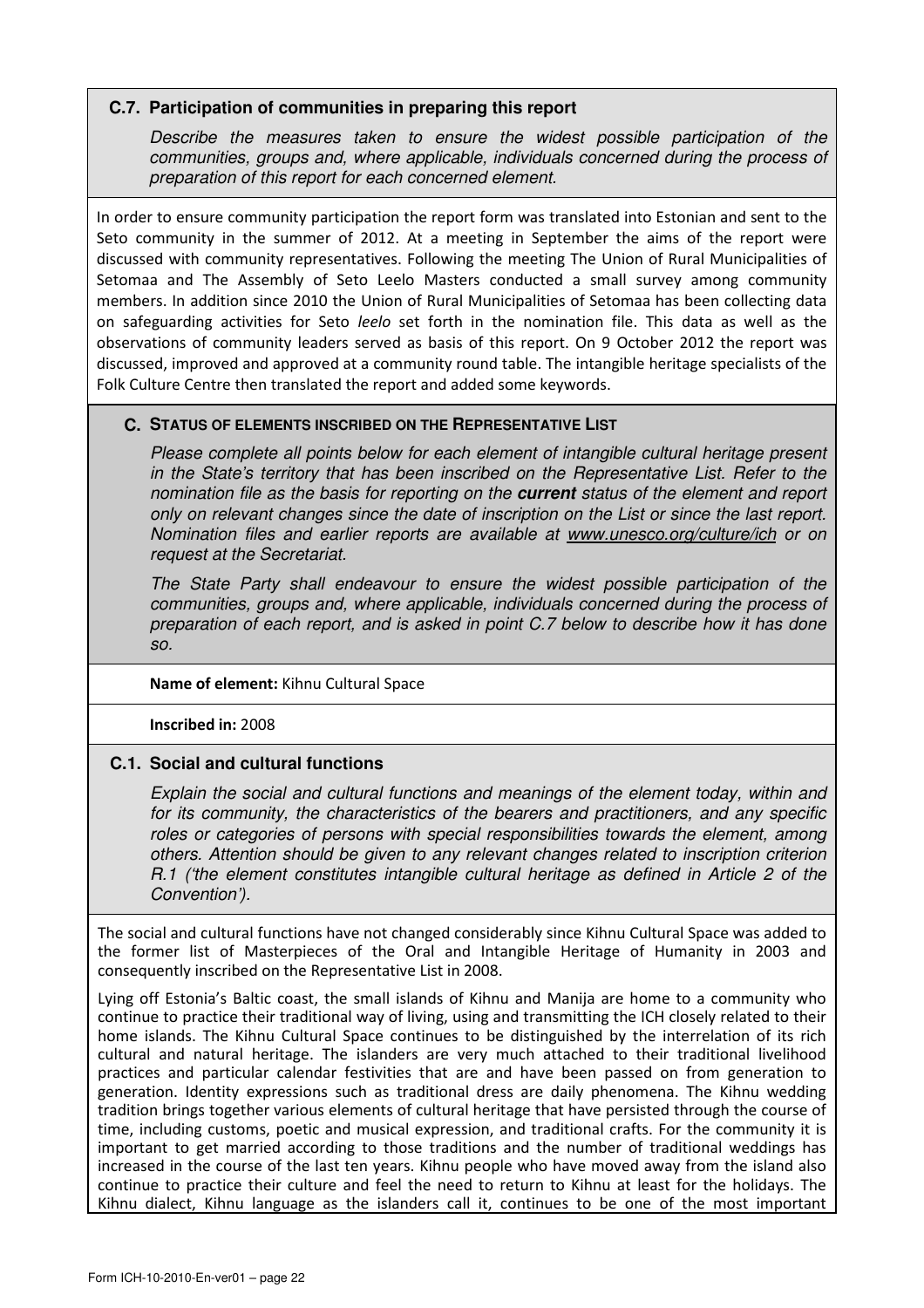components of Kihnu culture supporting the identity of the islanders.

## **C.2. Assessment of its viability and current risks**

Describe the current level of viability of the element, particularly the frequency and extent of its practice, the strength of traditional modes of transmission, the demographics of practitioners and audiences and its sustainability. Please also identify and describe the threats, if any, to the element's continued transmission and enactment and describe the severity and immediacy of such threats.

Kihnu Cultural Space and its ICH are viable because they form a consistent part of the everyday life of the Kihnu community. Unfortunately this is not true for the smaller island of Manija where the population is growing older. The social, demographic as well as economical aspects inevitably influence individual decisions on the commitment to cultural traditions. Young people leave the island because there is no suitable work for them and no school. This island is likely to become a place with only some permanent habitants, predominated by summer cottages. On Kihnu island the demographic situation is relatively stable. However there is a slight tendency towards leaving Kihnu and Estonia in search of employment.

Since the acknowledgement by UNESCO the community members themselves have become more aware of their ICH and its significance. This has contributed to the viability of the skills and knowledge characteristic to the community, such as speaking Kihnu language, doing handicrafts in a traditional way, preparing and eating traditional food, singing, dancing and playing music, wearing traditional clothing, celebrating weddings and folk calendar holidays in a traditional way. The community is consciously making an effort to safeguard these elements that form the core of their culture. These skills and knowledge are primarily transmitted in traditional way supported by new ways of transmission including school lessons and extracurricular activities, museum lessons and performances.

The number of people who earn their livelihood by doing traditional handicrafts or by introducing them has increased as well as the number of people employed in cultural sphere and dealing with safeguarding the Kihnu culture. It's important that locals can find work that is related to their culture – as school teachers, employed by the Foundation Kihnu Cultural Space or by the museum.

For Kihnu men it has become problematic to earn their livelihood in the traditional way, because their right to fish is limited and hunting seals is forbidden. The community feels that indigenous people should be given a special status when it comes to those two traditional ways of earning the livelihood. However they find it difficult to cooperate with the Ministry of the Environment on those issues. Fishermen cannot fish enough to support their families. Since 2008 the Foundation Kihnu Cultural Space and the local government have been trying to achieve the legalisation of seal hunting but they have not succeeded yet.

Small scale farming for the family's own needs is decreasing.

The viability of the traditional three-day Kihnu wedding has improved significantly. In the  $21<sup>st</sup>$  century four weddings have been held according to the tradition. The preparations for the wedding almost last a whole year and include all key elements of Kihnu culture. Thus this has also strengthened other aspects of the local culture. In addition the whole process was recorded and two documentaries made. On the one hand the films raise awareness about Kihnu Cultural Space in Estonia as well as in other countries. On the other hand they are also important for the self-esteem of the community.

St Catherine's day is an important holiday in the folk calendar of Kihnu people. The tradition of celebrating it in villages had weakened over the last decades of the  $20<sup>th</sup>$  century. Community members are proud to have brought it back to villages.

Some ten years ago the community was faced with the serious problem of tourists who were not conscious of Kihnu culture and only came to the island to party not respecting the local people and their way of life. The community is happy that cultural tourism has gained ground in Kihnu. They welcome tourists who respect their culture and want to get to know it. The islanders, especially Kihnu Museum have contributed to this end by introducing Kihnu culture. Now tourism agencies offer various trips that include guided visits to Kihnu Museum, to the new farm museum, to a handicrafts' farm etc.

## **C.3. Contribution to the goals of the List**

Describe how the inscription of the element has contributed to ensuring visibility of the intangible cultural heritage and raising awareness at the local, national and international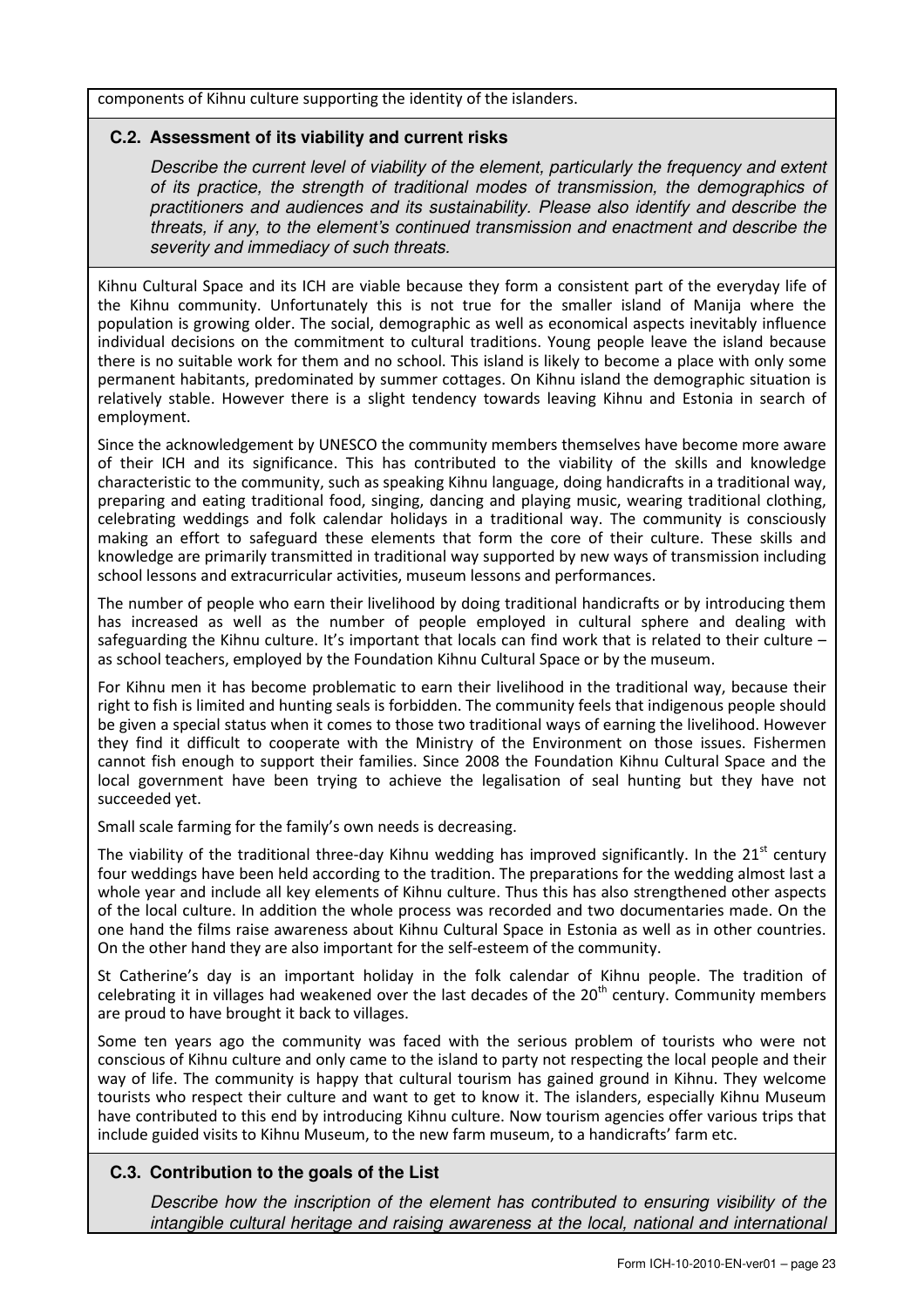levels of its importance. Explain how its inscription has contributed to promoting respect for cultural diversity and human creativity, and mutual respect among communities, groups and individuals.

The acknowledgment of Kihnu cultural space by UNESCO has significantly contributed to raising awareness in Kihnu and in Estonia at large of ICH and of its importance as a cultural backbone of every community and society. The visibility of ICH worldwide will be strengthened by each and every ICH element added to the list as it introduces the richness of the living cultures.

The community is consciously paying more attention to transmitting and safeguarding their ICH. Outside support and recognition have raised the self-esteem of the community and given them additional means to practice and safeguard their ICH.

In many ways Kihnu serves as a role model for other communities, primarily in Estonia. Several seminars on teaching local language and traditional culture have been held in Kihnu for school teachers. Kihnu teachers have plenty of experience to share with their colleagues.

The Kihnu community also cooperates with other Estonian communities, for example the Seto whose singing tradition Seto leelo was inscribed on the Representative List in 2009. The two communities share best practices of safeguarding ICH, young people meet up to get to know each other's culture. Together they can more effectively influence politics and the public opinion to be in favour of ICH. The two have encouraged other Estonian communities to pay more attention to their ICH.

The annual festival called the Kihnu Sea Celebration was launched in 2010. Its main goal is to introduce Kihnu culture and way of life to outsiders. The festival has been a success. By introducing ICH of a small community the respect for cultural diversity and creativity will be enhanced.

Kihnu people have participated at numerous folklore festivals worldwide, introducing their ICH and thus inspiring other people to do the same. These kinds of gatherings contribute to enhancing mutual respect among communities, groups and individuals. For instance, in 2010 a folklore group from Kihnu participated in the folklore festival in Japan. The contacts were established due to the information included in the Representative List.

## **C.4. Efforts to promote or reinforce the element**

Describe the measures that have been implemented to promote and reinforce the element, particularly detailing any measures that might have been necessary as a consequence of its inscription.

Resulting from the community's strong wish to safeguard their culture and living environment two state level support programmes have been launched for Kihnu. The Foundation Kihnu Cultural Space initiated the Kihnu Regional Programme that was launched in 2007 by the Ministry of Internal Affairs. This programme aimed at supporting traditional means of subsistence and at vitalising the economy on the island. In 2010 the programme was turned into a more general programme for small Estonian islands. Community representatives stress that Kihnu needs a separate programme. While it existed it was a big help for maintaining the viability of Kihnu Cultural Space.

In 2008 the Ministry of Culture launched the Kihnu Cultural Programme for the support of projects concerning Kihnu culture. The programme helps the community to safeguard their ICH in a way best suited for them. Many of the activities described here were financed by this programme.

Furthermore, other foundations in Estonia have supported Kihnu culture as well as community initiatives. In 2009 the Kihnu Museum was renovated with the support of the Estonian state and the European Union. The museum continues documenting and introducing Kihnu culture but also serves as a community centre. The renovated community centre on the smaller Manija island also functions well. For instance, the tradition of Manija Days has been initiated by the Manija Culture Society and it has become a popular reunion of the people who were born or have lived on the island. The community finds that the support by the Ministry of Education and Research has not been sufficient and therefore the objectives of the safeguarding plan laid out in the nomination file have not been fully achieved.

The necessary safeguarding measures concern not only the immediate safeguarding of the culture and the traditional way of life, but also the creation of a more favourable economic environment, contemporary infrastructure and transport connections as this will help to prevent younger generations from leaving the region. The rural municipality has done a lot improving the infrastructure. Roads have been repaired, a hovercraft was acquired, the harbour is going to be reconstructed and a new ferry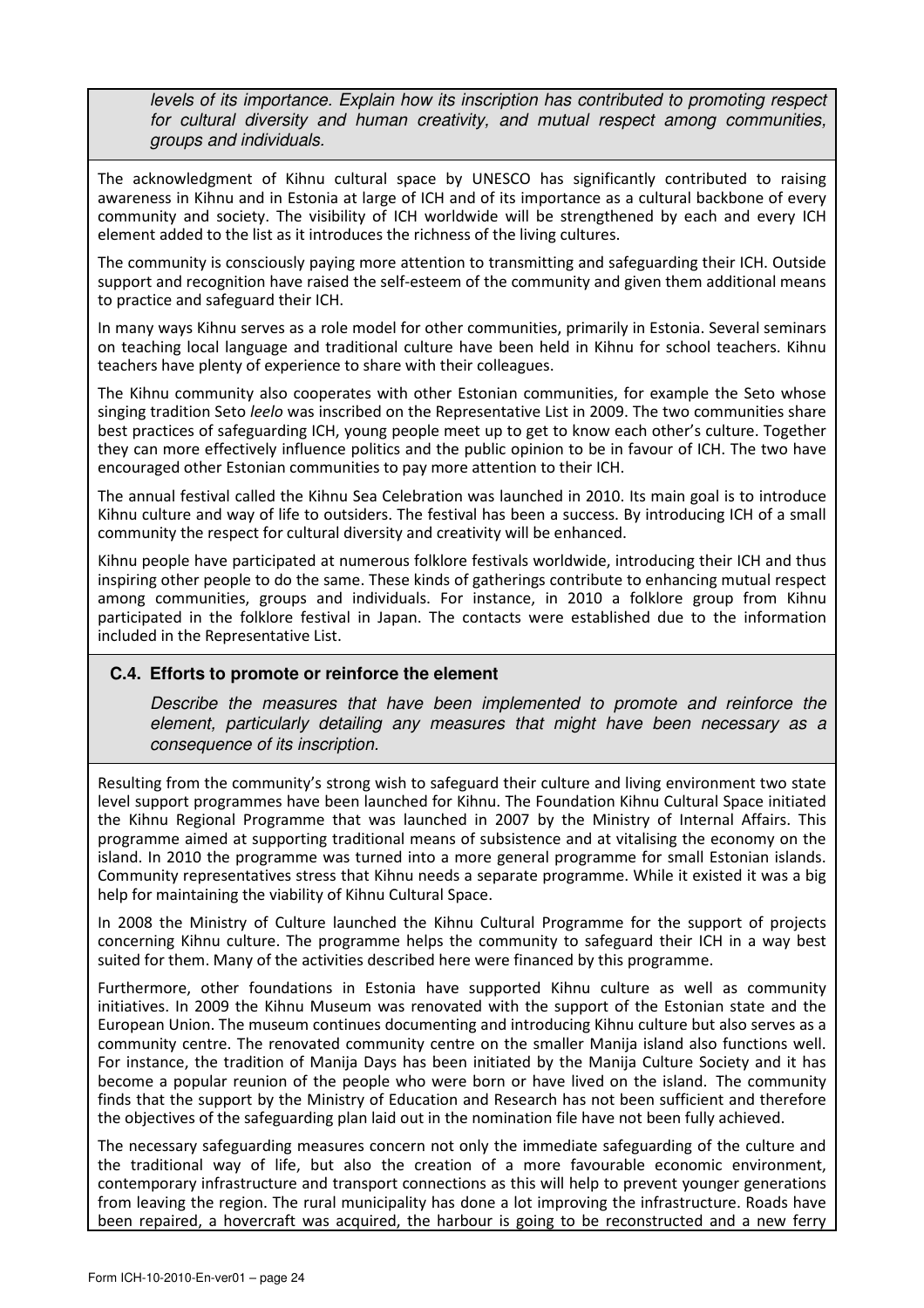purchased. Due to the changed housing policy indigenous people have decided to stay on the island. Their interest in selling the land of their ancestors has decreased notably.

Research on Kihnu culture is being carried on. The research topics include singing and dancing culture, traditional costumes and their meaning. During the past ten years various books concerning Kihnu Cultural Space have been published and become popular among community members as well as among Estonians in general. The topics include Kihnu handicrafts and handicraft masters, the nature and history of the Kihnu Cultural Space. A Kihnu language cookbook, brochures containing songs and scores for instrumental music, a CD and a DVD with dances and dance music have been published. Estonian broadcasting companies have made several documentaries in Kihnu and twice a week there is a news programme in Kihnu dialect on the national radio.

Since the Kihnu Cultural Space is formed by its distinct cultural and natural environment attention has also been paid to preserving the environment and the characteristic landscapes.

#### **C.5. Community participation**

Describe the participation of communities, groups and individuals in safeguarding the element and their commitment to its further safeguarding.

The community's awareness and appreciation of their culture has been continuously growing. Kihnu people actively participate in community events.

Several institutions (see C.6.) have been founded to support the Kihnu Cultural Space. For example the Foundation Kihnu Cultural Space was founded in 2002, the Kihnu Culture Institute in 2005. These institutions are supported by the state, but they are community-led institutions that function as representative bodies of tradition bearers. They deal with different aspects of Kihnu culture and ICH and have initiated various safeguarding activities. Among other things they encourage the community to discuss subjects related to their culture. The Foundation and the Institute have published several books and teaching materials in Kihnu language. The newspaper Kyne published in local language has also played an important role. The local school and museum are important cooperation partners of these institutions. At Kihnu school traditional culture forms an important part of the curriculum including Kihnu language, handicrafts, singing, dancing, instrumental music, and Kihnu history. In 2004 a Kihnu language reader and in 2009 a Kihnu language primer were published. The latter was granted the title of "Estonian Language Deed of the Year" buy the Estonian Ministry of Education and Research. Soon a student's book on local culture, nature and history is going to be published. The school is supported by the Foundation Kihnu Cultural Space, by Kihnu Culture Institute, by the local museum and cultural centre. Among other things they provide Kihnu language learning materials and facilitate extracurricular activities. For five years extremely popular camps have been organised where children get to know traditional culture and music. This gave the impetus to start regular traditional music courses. When it comes to extracurricular activities based on traditional culture instrumental music, singing, dancing and women's handicrafts play a significant role. Unfortunately there is a lack of men's handicrafts. However to a certain extent children acquire these skills and knowledge at home. The community feels the need for a school where local traditional music and handicrafts would be taught. Traditional music camps paved the way for the annual Kihnu Violin Festival, first held in 2011.

At the moment the work is going on to open a farm museum. However this is not merely an open air museum. While the buildings are still being reconstructed the farm already serves as a centre for community celebrations and traditional music camps.

In 2011 The Kihnu Handicrafts Council was summoned to stand up against the unfair use of Kihnu ICH in the field of handicrafts. As a measure to support local craftspeople and artisans a quality mark for Kihnu handicrafts was elaborated to prevent the sale of fake items and a web store for Kihnu handicrafts was opened. Kihnu handicrafts are beloved and appreciated in Estonia. So the web store helps Kihnu women to earn their living and to sell their work more easily.

#### **C.6. Institutional context**

Report on the institutional context for the element inscribed on the Representative List, including:

a. the competent body(ies) involved in its management and/or safeguarding;

b. the organization(s) of the community or group concerned with the element and its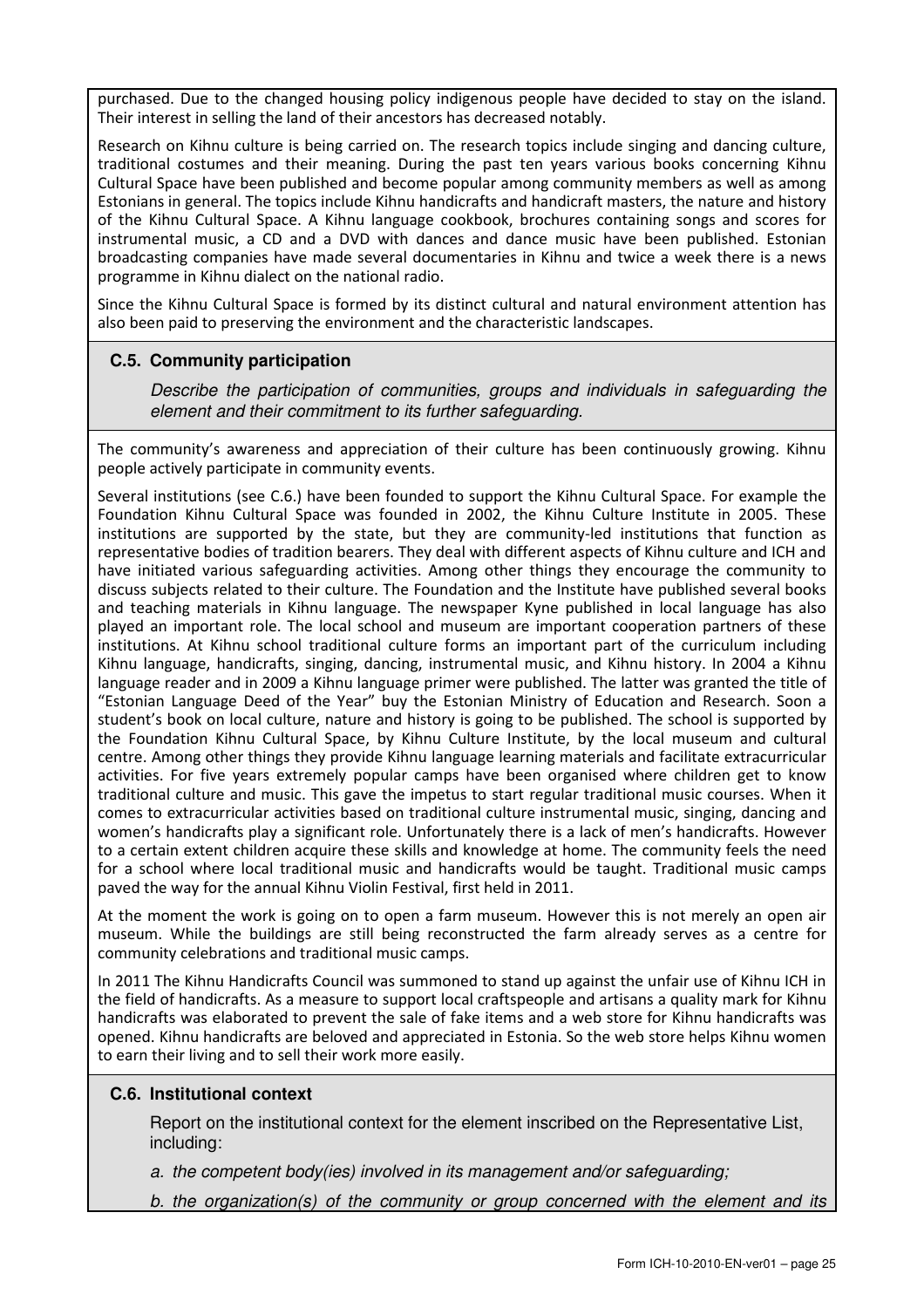safeguarding.

The following institutions help to maintain the viability of Kihnu Cultural Space.

Foundation Kihnu Cultural Space was founded in 2002 with the goal to implement the safeguarding plan submitted to UNESCO in 2003 as a part of the the nomination file.

Foundation Kihnu Cultural Institute was founded in 2005. Main lines of activity include producing Kihnu language news clips for a national radio station, publishing Kihnu language learning materials and other books. The Institute also unites Kihnu people living on the mainland.

Kihnu Museum has been safeguarding Kihnu culture for decades. Its activities include documenting and introducing Kihnu culture, collecting related items and materials and publishing related materials, organising expositions, workshops and other events. The renovated museum was reopened in 2009 and now functions as one of the cultural centres of the community.

Kihnu Cultural Centre organises events where traditional culture plays a major role like St John's Day's celebrations and the Day of Kihnu Dance.

Kihnu School: transmitting Kihnu culture and language to children, giving them the possibility to actively participate in safeguarding the culture.

Kihnu Sea Society does research in sea-related history and is constructing a historical boat.

Folklore group Kihnumua introduces Kihnu wedding traditions and other elements of ICH for visitors as well as at international festivals.

Kihnu Music Society unites all musicians and children who learn to play an instrument. They introduce Kihnu music, songs and dances in Kihnu and beyond.

#### **C.7. Participation of communities in preparing this report**

Describe the measures taken to ensure the widest possible participation of the communities, groups and, where applicable, individuals concerned during the process of preparation of this report for each concerned element.

In order to ensure community participation the report form was translated into Estonian and sent to representatives of Kihnu community, to the Foundation Kihnu Cultural Space in the summer of 2012. The report was discussed at the meeting of the Council of the Foundation in October. The Council as well as the Board of the Foundation, members of Kihnu Institute, the director of Kihnu Museum and the rural municipality mayor contributed to the report. This report was finalised in the Estonian Folk Culture Centre based on the information sent by the Kihnu community.

#### **C. STATUS OF ELEMENTS INSCRIBED ON THE REPRESENTATIVE LIST**

Please complete all points below for each element of intangible cultural heritage present in the State's territory that has been inscribed on the Representative List. Refer to the nomination file as the basis for reporting on the **current** status of the element and report only on relevant changes since the date of inscription on the List or since the last report. Nomination files and earlier reports are available at www.unesco.org/culture/ich or on request at the Secretariat.

The State Party shall endeavour to ensure the widest possible participation of the communities, groups and, where applicable, individuals concerned during the process of preparation of each report, and is asked in point C.7 below to describe how it has done so.

Name of element: Baltic Song and Dance Celebrations (multinational element shared by Estonia, Latvia and Lithuania)

#### Inscribed in: 2008

## **C.1. Social and cultural functions**

Explain the social and cultural functions and meanings of the element today, within and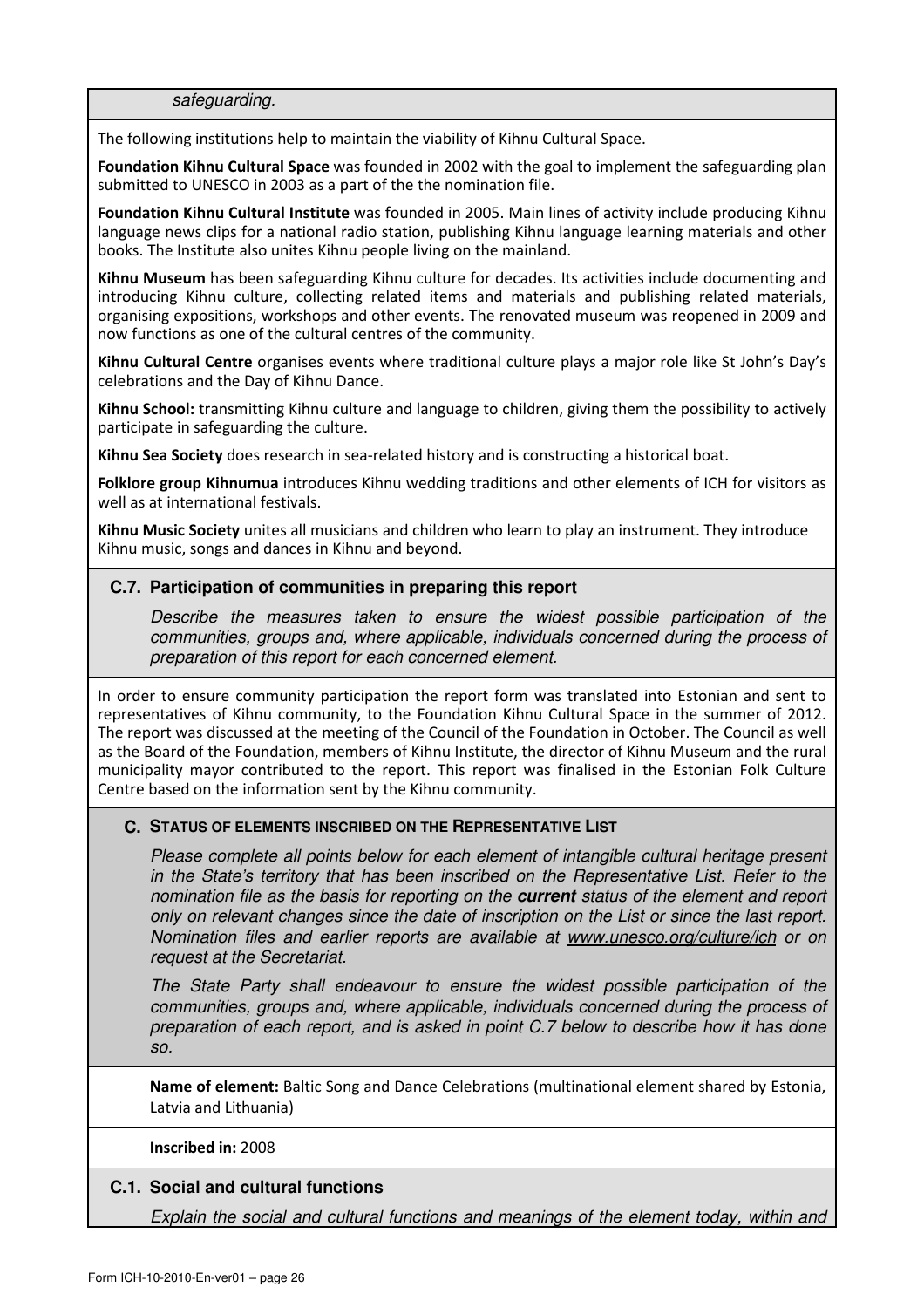for its community, the characteristics of the bearers and practitioners, and any specific roles or categories of persons with special responsibilities towards the element, among others. Attention should be given to any relevant changes related to inscription criterion R.1 ('the element constitutes intangible cultural heritage as defined in Article 2 of the Convention').

The social and cultural function of the Song and Dance Celebration Process in Estonia has not undergone any significant changes from the time of its proclamation as a Masterpiece of the Oral and Intangible Heritage of Humanity (2003) and consequent inscription to the Representative List (2008). It continues to be the most massive and inclusive cultural expression, a ritual that unites the whole country while celebrating cultural and creative diversity. It is a happy marriage of traditional and contemporary culture as well as amateur art and professional art, thus promoting respect for cultural diversity and human creativity. The repertoire features and enhances the music and dance tradition of Estonia, focusing on its expressions from the most ancient styles to recent arrangements and creative works of art that have been created specifically for these celebrations. The process reaches across all social and age groups in its inclusive character and therefore contributes to the social cohesion. Often several generations of one family participate in the Song and Dance Celebration events. The celebrations are cyclical culminations of a much wider process that consists of regular choir and dance practices of hundreds of individual groups (sustaining the grass-root level), performative events such as concerts, recurrent local community or district or regional reviews and festivals, choir and music groups' reunions and joint events of practice (sustaining the community level: local, national and multi-national).

This ICH element holds great traditional value and symbolic significance in building and reaffirming the communities that sustain it. Those communities include voluntary practitioners of song and dance who participate in amateur choirs, dance groups, brass bands as well as more professional performative groups. The tradition bearers cherish the creative forms of self-expression and various participatory activities that constitute a part of the process. The actual number of performers at a celebration is about 40 000, but the number of people participating in the process and preparing for the celebration is much bigger. Due to the stage capacities there are certain limits for the number of participants and only those who have mastered the repertoire well can join in, including all minority groups living in Estonia as well as groups from abroad. The Song and Dance Celebrations are widely recognized as the backbone of the intangible cultural heritage of Estonia, uniting various expressions and elements of the ICH. They are meaningful also for the people who do not actually perform at the celebrations, because there is no firm borderline between the performers and the huge audience. Everyone can enjoy the special atmosphere, can sing along and cheer for hours for the festive parade of performers who march through the city of Tallinn. This festive parade is a cultural representation of each region in Estonia, manifesting the diversity of rich heritage and traditional costumes. The regular celebrations (four celebrations during the period of every ten years) give people also impetus to make and wear traditional costumes, and to preserve particular handicraft skills.

This cultural heritage expression that was born in 1869 continues to be transmitted from generation to generation and is constantly recreated by communities and groups. No two celebrations are exactly alike, because there are always new people with fresh ideas. The strength of this tradition lies in its capability to change and to develop alongside with the modern trends, at the same time maintaining its core values, such as polyphonic singing a capella. This claim of cultural strength can be illustrated by the theme and title chosen for the next nationwide celebration that takes place in Tallinn from 4 to 6 July 2014. Behind the title "Touched by Time. The Touching Time" is a story of time manifesting itself in our ancestors' heritage and us shaping our time by our own touches.

## **C.2. Assessment of its viability and current risks**

Describe the current level of viability of the element, particularly the frequency and extent of its practice, the strength of traditional modes of transmission, the demographics of practitioners and audiences and its sustainability. Please also identify and describe the threats, if any, to the element's continued transmission and enactment and describe the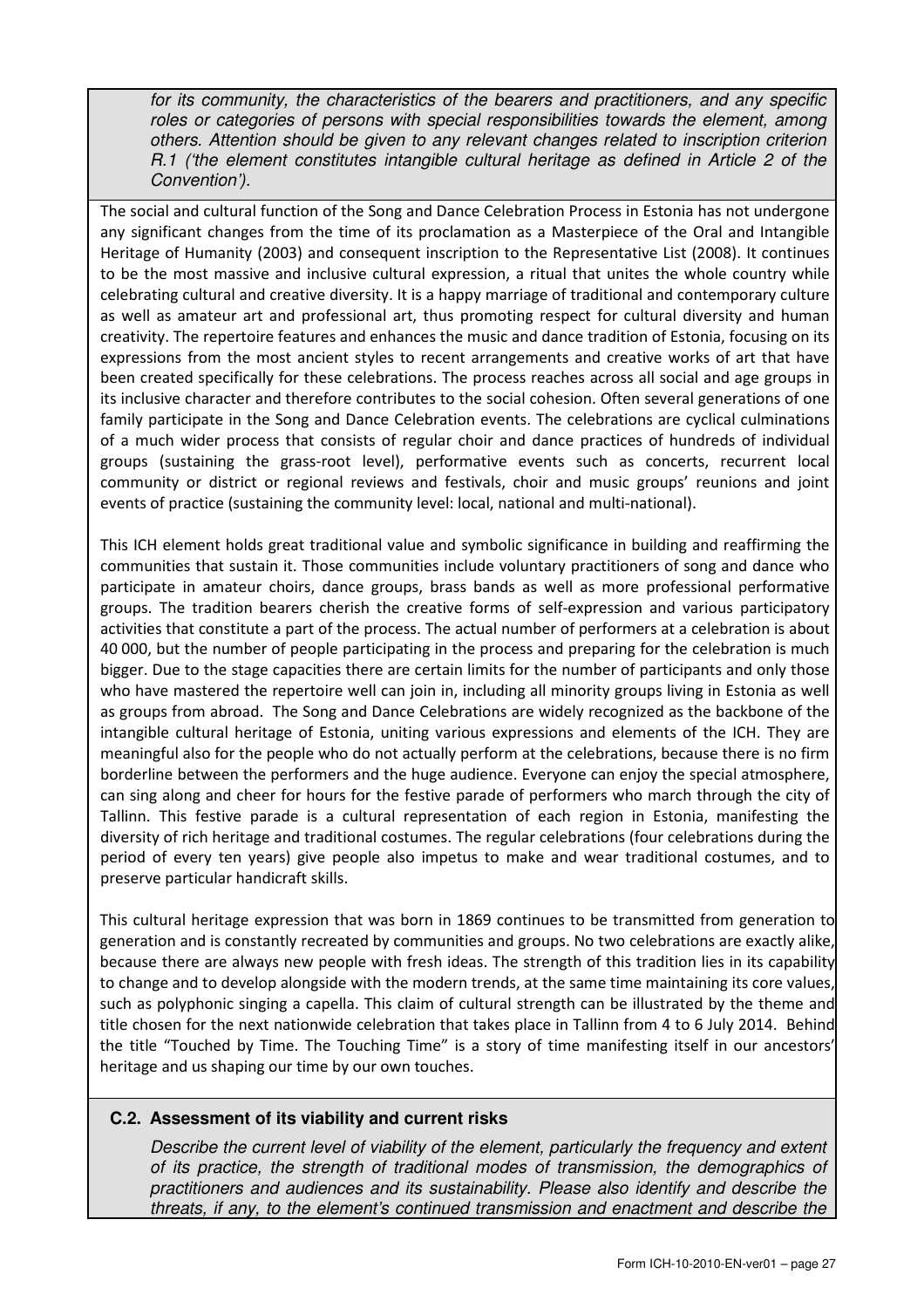severity and immediacy of such threats.

The frequency and extent of the Song and Dance Celebrations is well established and has not changed since the inscription. There are four nationwide celebrations in the period of every ten years. The cornerstones of the tradition are general nationwide celebrations in every 4th and 9th year of the decade where all age groups participate, the sustainability of the tradition is strengthened by celebrations for children and youth that are held at every 2nd and 7th year of the decade. It is a continuous process given that the preparations for the next celebration start as soon as the previous one has ended. The sustainability of the tradition is greatly enhanced by the continuous and systematic organizational work and the purposeful development of the process. As described in C.1 the celebrations are only a culmination of a much wider process that consists of regular artistic groups' rehearsals and concerts, district and regional reviews, local and regional Song and Dance Days. This process forms the real foundation of the Song and Dance Celebration pyramid and is essential for maintaining the viability of the tradition.

The current level of viability of the element is considered to be high for the following reasons:

## 1. The number of active participants in the process has grown since the inscription although the population of Estonia has decreased.

As of October 2012, there are 2814 groups directly involved in the Song and Dance Celebration process with 60 718 participants. Concerning the demographics of practitioners, there are 1911 children and youth groups with 42792 participants (70% of the total number of practitioners). There are 903 adult and senior groups with 17026 participants (30% of practitioners). Concerning the different segments of the tradition, there are 1275 choirs with 36742 singers (61% of the total number of practitioners). 1342 dance groups bring together 20108 practitioners (33% of the total number of practitioners). There are also 197 instrumental music groups with 3868 musicians (6% of the total number of practitioners).

To illustrate the growing trend the statistics shows that during the last ten years the number of dance groups who are interested in participating in the celebrations has grown by 25%.

## 2. The audience and general public continue to show great interest to the tradition

- The number of performers and organizers is about 40 000.
- The audience at the Song and Dance Celebrations is about 150 000 people (12% of the population of Estonia).
- Thanks to the rich broadcasting programme the majority of events are accessible for a wide TV audience of about 600 000 people (46% of the population of Estonia use this opportunity). This is especially important for people who have not been able to come to Tallinn and to enjoy the events in person.

## 3. The broad-based educational process supports the transmission of the tradition

The educational process constitutes a mode of transmission that includes formal and non-formal education and training that involves young schoolchildren as well as their grandmothers who participate in an artistic group. The participants all over Estonia can usually find such an artistic group near their home and their activities and performances enrich the local cultural life. Many universities, companies and other organizations support their own adult amateur artistic groups that consist of their staff members. Participation in the Song and Dance Celebration process provides the groups with new repertoire, relevant teaching materials and trainings on an ongoing basis and the possibility for the group leaders to learn from mentors. The mentor programme will be described in more detail under C.4. Estonian Music Academy provides higher education to the choir conductors; dance instructors are educated at Tallinn University and Viljandi Culture Academy. Choir singing and folk dance are part of a school curriculum and in most schools there are one or more active choirs and dance groups.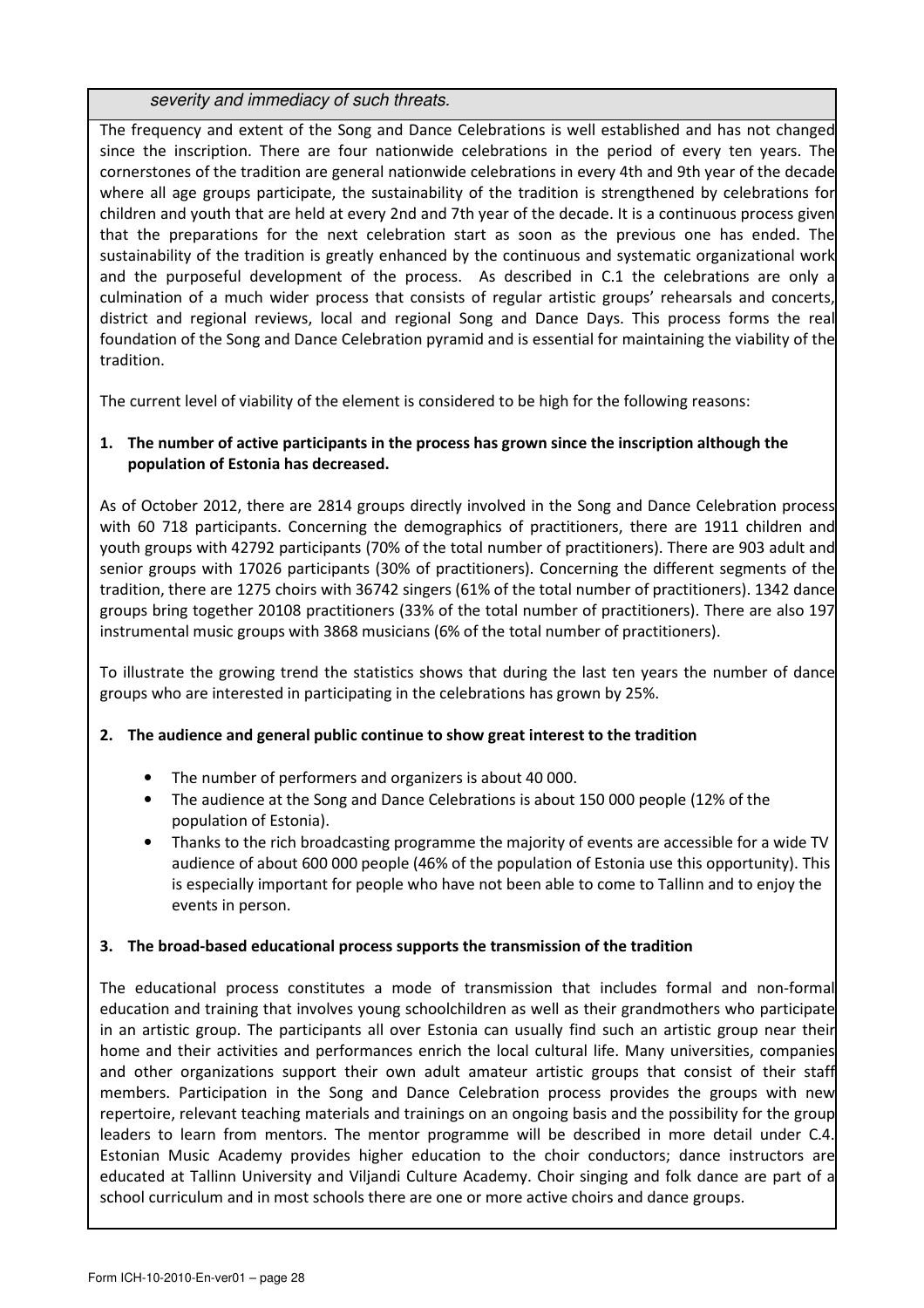#### 4. The organizational and support system is well established

The state guarantees the necessary financial support for the Song and Dance Celebration Foundation who is responsible for the organization of celebrations as well as for safeguarding and development of the whole process. The state also supports two umbrella NGOs who are the main cooperation partners of the foundation and take responsibility for the safeguarding and development of their own field. These are Estonian Choral Association that unites all choirs and wind orchestras in Estonia and Estonian Folk Dance and Folk Music Association that unites teachers and practitioners of folk dance and folk music.

The children and youth celebrations are financed by the Ministry of Education and Research, nationwide general celebrations are financed by the Ministry of Culture. Valuable support to the process is also provided by local and regional authorities who provide necessary premises for the artistic groups and offer other support mechanisms, both financial and in-kind. In the recent economic downturn this has not been easy for the local governments and also the tradition bearers have had more difficulties with finding the time and money to support their own participation in the process as well as that of their children.

The possible threats to the element's continued transmission and enactment can be grouped into three. The first set of threats is linked to the context of globalization. There is a multitude of alternative things to do that all compete for the limited financial and time resources that people have. The orientation to consumerism and economic success has also become more evident in times of economic downturn.

The second group of threats is linked to the fact that the Song and Dance Celebration Process is a longterm cultural process. Therefore any abrupt changes motivated by the current daily politics can be detrimental for the process as a whole. Although the Song and Dance Celebration process is based on the interest and motivation of its tradition bearers, the viability of such a nationwide process requires also purposeful and systematic long-term development and stable financial support. The lack of qualified choir conductors and dance leaders, especially in some rural areas, will inevitably result in a weakened tradition.

The third issue can be argued to be a threat as well as an evolution that shows cultural strength of the element. Namely there has been a recent tendency to organize alternative public events such as Punk Song Celebrations or Beer Song Celebrations that use the well known expression of "Song Celebration" as a sales argument to increase the number of participants and to enhance the image of the event. Some experts perceive it as a threat to the element's identity and see it as a distortion. Others are of the opinion that it shows the strength of the element and its value in society at large and there is no need to see it as an attempt to decontextualize the ICH element. These events are simply too different to be associated in any meaningful way.

Although the threats always need to be considered, the current situation does not give proof of any immediate threats to the element's continued transmission and enactment.

## **C.3. Contribution to the goals of the List**

Describe how the inscription of the element has contributed to ensuring visibility of the intangible cultural heritage and raising awareness at the local, national and international levels of its importance. Explain how its inscription has contributed to promoting respect for cultural diversity and human creativity, and mutual respect among communities, groups and individuals.

The Baltic Song and Dance Celebrations were incorporated into the Representative List through the transfer from the former Proclamation of Masterpieces programme according to Article 31 of the Convention. Although that programme has been acknowledged as a stepping stone for the development of the 2003 Convention, these systems are not directly interconnected. However, this difference has not been understood by the general public or media in Estonia and we believe that our country is not an isolated case in this regard.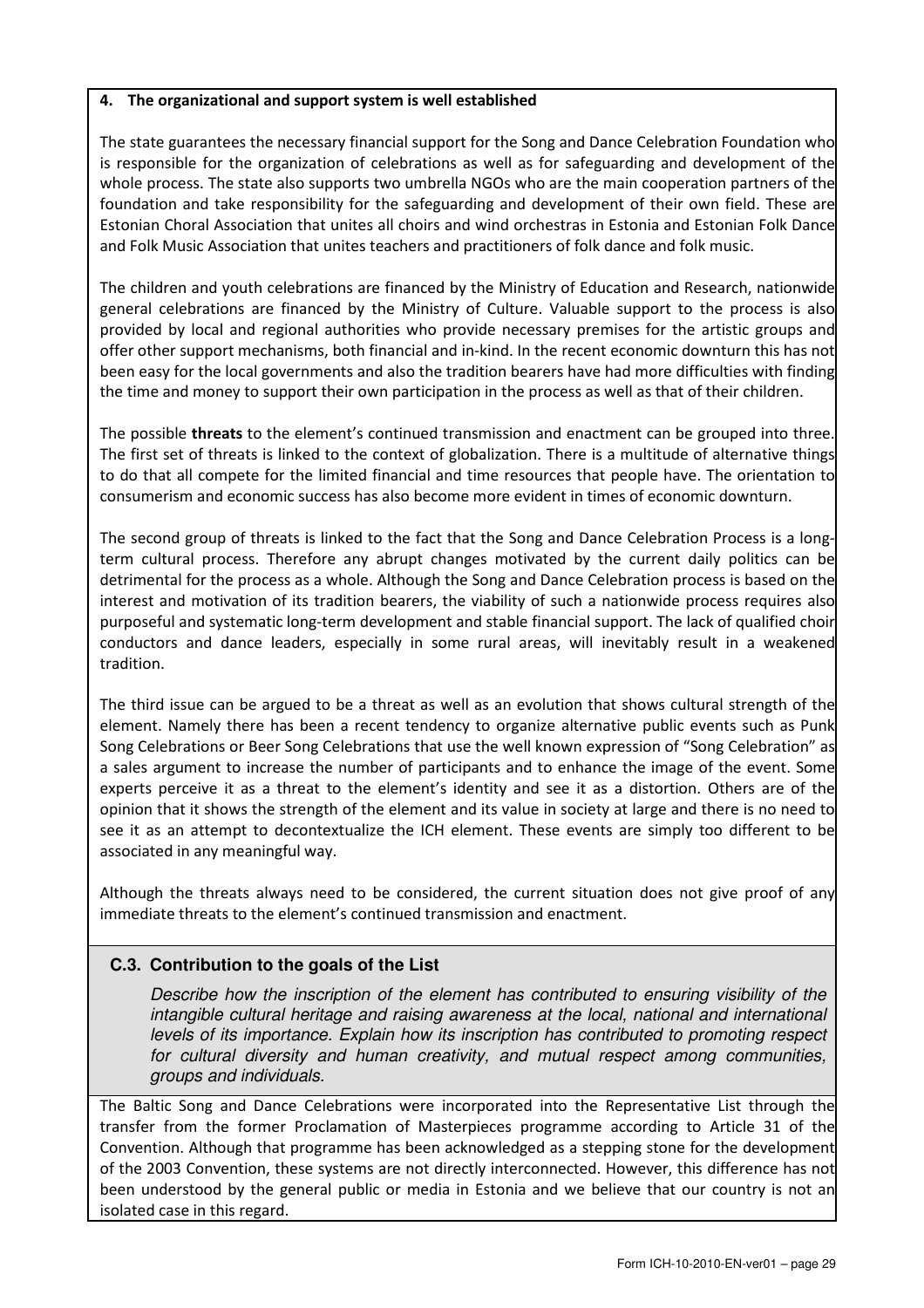This introduction has been made with the purpose to explain why the inscription to the Representative List was not accompanied by extensive newspaper, TV and radio coverage in Estonia that in our understanding is usually the case in the world and which in turn helps to raise the visibility of ICH more broadly. This was not the case in Estonia for the simple reason that this had already happened in 2003.

Anyway, the acknowledgement by UNESCO has definitely brought positive results for the ICH element in question both at national and regional level. The communities concerned feel more pride in their heritage, new safeguarding measures have been put into place and the good co-operation established between Latvia, Lithuania and Estonia concerning the safeguarding of the multinational ICH element still continues in a meaningful and practical way. The language of music and song helps to celebrate one's own cultural heritage as well as to bring different communities together in mutual understanding to share the exaltation of cultural expression that reaches across boundaries, bringing peoples and communities closer together. Through the unique manifestation of expressive cultural identity, the Song and Dance Celebration phenomenon simultaneously enhances cultural diversity. It can be argued that the UNESCO values concerning the respect for cultural diversity and human creativity have influenced the process itself, because these principles have come into play while debating on the eternal question of how much a tradition can change to still remain a tradition.

On the issue of promoting mutual respect among communities, groups and individuals the acknowledgement by UNESCO has helped the three countries to learn more about the differences of these celebrations in Estonia, Latvia and Lithuania and to respect and appreciate the diversity in unity. There are good reasons why this tradition has took somewhat different paths in all three countries and we believe that these nuances will continue to enrich the element in question.

At the international level we believe our joint inscription to be useful for disseminating the message that multinational nominations should be encouraged. The intangible cultural heritage does not stop at borders and the multinational nominations reflect the very spirit of the Convention that promotes international cooperation.

## **C.4. Efforts to promote or reinforce the element**

Describe the measures that have been implemented to promote and reinforce the element, particularly detailing any measures that might have been necessary as a consequence of its inscription.

Following the acknowledgement by UNESCO two important safeguarding measures have been put into place with the state support. These safeguarding measures have stemmed from the proposals put forward during the discussions on the action plan aimed to reinforce the element.

## 1. Mentor programme for the artistic group leaders' involved in the Song and Dance Celebration process

With the view to support the artistic group leaders and to guarantee the viability of the Song and Dance Celebration process through training of trainers a state-financed mentor programme was set up in 2005. This programme contributes to the in-service training of relevant teachers and instructors and raises their level of proficiency. In the framework of the mentor programme training seminars are held in all 15 counties of Estonia led by the top specialists or mentors in the field. Estonian Folk Dance and Folk Music Association coordinates the part of the programme that concerns folk dance and folk music mentors and the Estonian Choral Association coordinates the other part of the programme that concerns choir and orchestra mentors. As of 2012 there are 21 folk dance mentors, 11 folk music mentors and 17 choir and orchestra mentors.

To give an example, the necessary requirements for becoming a choir mentor are the following:

• relevant higher education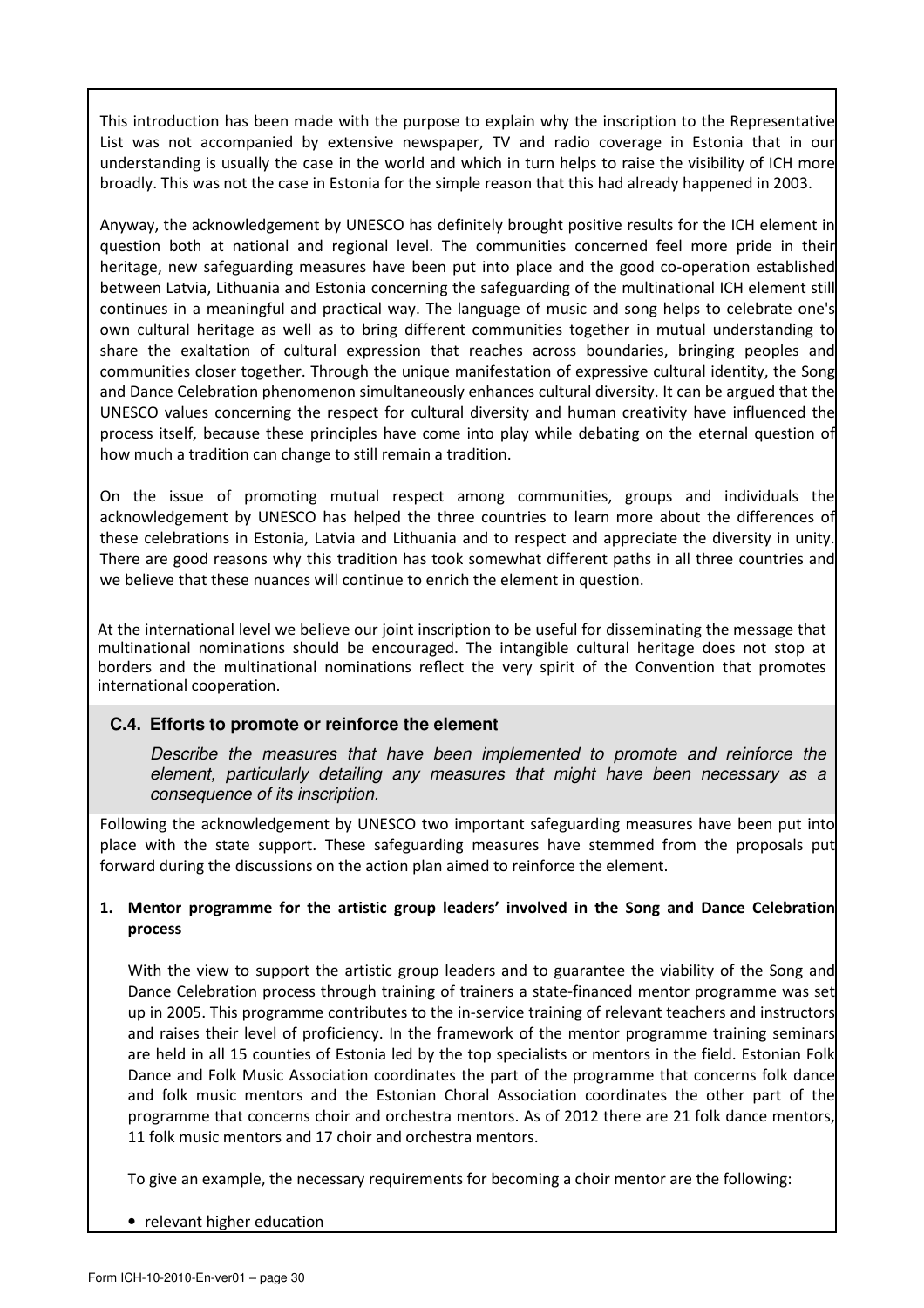- 5 year work experience as a choir conductor
- experience of conducting performances of joint choirs at Song Celebration, Children and Youth Song Celebration or regional Song Days
- experience of participating in the jury of choir competitions or leading a project choir
- experience as a trainer

The mentor works with at least one artistic group, develops his/her practical and theoretical skills, organizes model lessons and helps to raise awareness of the relevant artistic field. Mentor provides inspiration, courage and new knowledge for the conductors and dance group instructors. Mentor works in co-operation with the relevant umbrella NGOs and regional folk culture specialists, helps the trainers to acquire the repertoire of Song and Dance Celebrations and provides necessary consultations.

#### 2. State financed support-programme for the choirs, folk music groups, orchestras and dance groups involved in the Song and Dance Celebration process

The aim of the programme is to support the artistic groups involved in the Song and Dance Celebration process through providing support to the qualified group leaders and offering stable organizational support for the groups. The programme is administered by the Song and Dance Celebration Foundation through the Estonian Folk Dance and Folk Music Association as well as the Estonian Choral Association. The new programme also enhances the capacity of these two umbrella NGOs as they collect and administer relevant information, influence the development of the relevant artistic field and act as a strong and trustworthy partner for their member institutions and custodian communities.

The programme is divided into two sub-programmes:

- **Direct support programme** for the artistic groups is awarded for one year period and may be renewed. The aim is to cover part of the overall budget of the groups and to support the different initiatives that are attractive, visible, of high quality and help to develop the relevant artistic field.
- **Development programme** provides scholarships for the group leaders for developing their teaching performance and proficiency in mastering the repertoire of the celebrations. Also the artistic groups can apply for the development scholarship for the period between the celebrations if they have bright ideas and clear vision of how to develop their own skills as well as the artistic field in question.

#### Other processes that may support the element

During the current process of developing the cultural policy of Estonia until 2020 there was a separate working group on the Song and Dance Celebrations. The group made several proposals on safeguarding and development of the celebration process.

In 2013 a sociological survey will be conducted on the impact of Song and Dance Celebration in Estonia in cooperation of the University of Tartu, Tallinn University, Song and Dance Celebration Foundation, Estonian Choral Association and Estonian Folk Dance and Folk Music Association. The results of the study will be presented at the conference on 24-26 October 2013 in Tallinn with the participation of the Latvian and Lithuanian delegations.

The regional cooperation of Estonia, Latvia and Lithuania to reinforce the element has been detailed under B.5.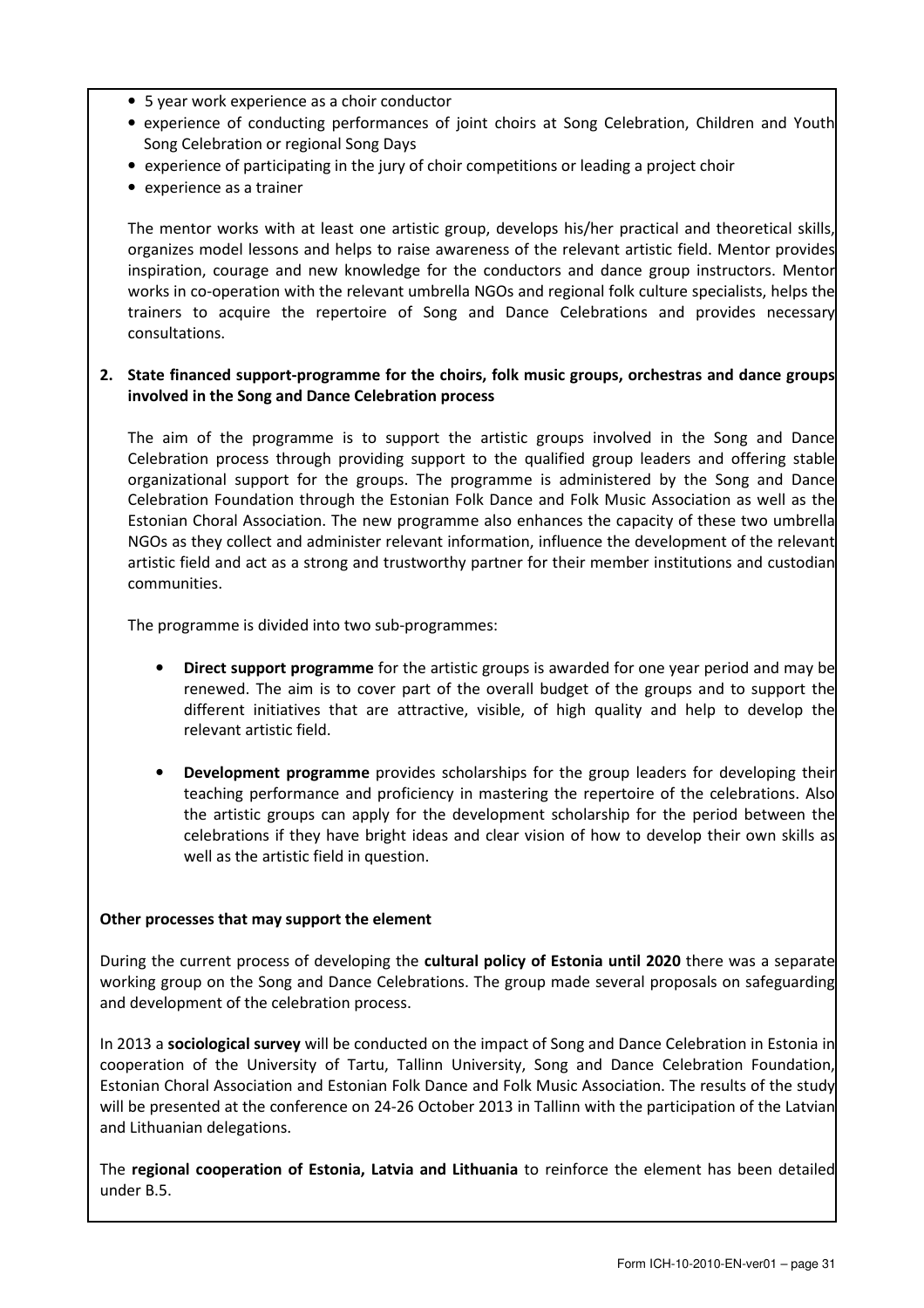The practical work of organizing the celebrations has been greatly enhanced by an electronic database www.register.laulupidu.ee that was launched in 2010. This database includes the information on all artistic groups participating in the process of Song and Dance Celebrations and is a valuable tool for information exchange, registering the groups who wish to take part in the celebrations and for data analysis. The webpage of the Song and Dance Celebration www.laulupidu.ee has also been renewed to fulfil the function of the main communication channel for the participants of the process, guests as well as for the media.

## **C.5. Community participation**

Describe the participation of communities, groups and individuals in safeguarding the element and their commitment to its further safeguarding.

The Song and Dance Celebration process manifests the ICH of a large community of choirs, dance groups and brass bands all over Estonia. The more detailed description of this custodian community has been given under C.2. These artistic groups assume the ownership of their intangible cultural heritage and are involved in sharing and transmission of their skills and knowledge. The rehearsals, trainings, work on the repertoire, networking with other groups, gathering ideas for specific safeguarding needs, organization of and participation in various events can all be considered effective safeguarding measures. It is through these activities that the Song and Dance Celebration process continues to be a meaningful part of the daily lives of its tradition bearers. Some of the activities are more traditional, for example local and regional Song and Dance days; others are more innovative, such as the RelayDance event in 2011. More than 6000 Estonian folk dance enthusiasts participated in a relay dance about 1000 km with different groups dancing non-stop for eight days and nights, covering all 15 counties of Estonia.

The commitment of the tradition bearers to continue practicing and safeguarding this ICH element is evident through the growing numbers of participants in the course of the last ten years. The number of groups wishing to participate in the celebration process has grown although the total population of Estonia has decreased. This trend is especially visible in the segment of children and youth groups.

## **C.6. Institutional context**

Report on the institutional context for the element inscribed on the Representative List, including:

- c. the competent body(ies) involved in its management and/or safeguarding;
- d. the organization(s) of the community or group concerned with the element and its safeguarding.
- (a) At state level the Ministry of Culture is responsible for the organisation and financing nationwide Song and Dance Celebrations where all age groups are involved. The Ministry of Education and Research is responsible for the organisation and financing Children and Youth Song and Dance Celebrations. The Estonian Song and Dance Celebration Foundation is the implementing agency that develops and safeguards the whole process and is also responsible for all organizational aspects of celebrations. The Estonian Folk Culture Centre with its regional network of folk culture specialists is instrumental in facilitating the Song and Dance Celebration process at regional level in co-operation with county governments (15) and local governments (226).
- (b) The tradition bearers have set up several representative bodies at local, regional and national level that are concerned with the safeguarding of the element. In the context of the Song and Dance Celebration process the two non-profit umbrella organisations that stand out as the main coordinators and developers of their particular fields are Estonian Choral Association and the Estonian Folk Dance and Folk Music Association. These associations in turn consist of bigger and smaller units – different kinds of national associations, societies, unions of the same field, also county and regional associations. Therefore both of them are truly representative of the tradition bearers.

## **C.7. Participation of communities in preparing this report**